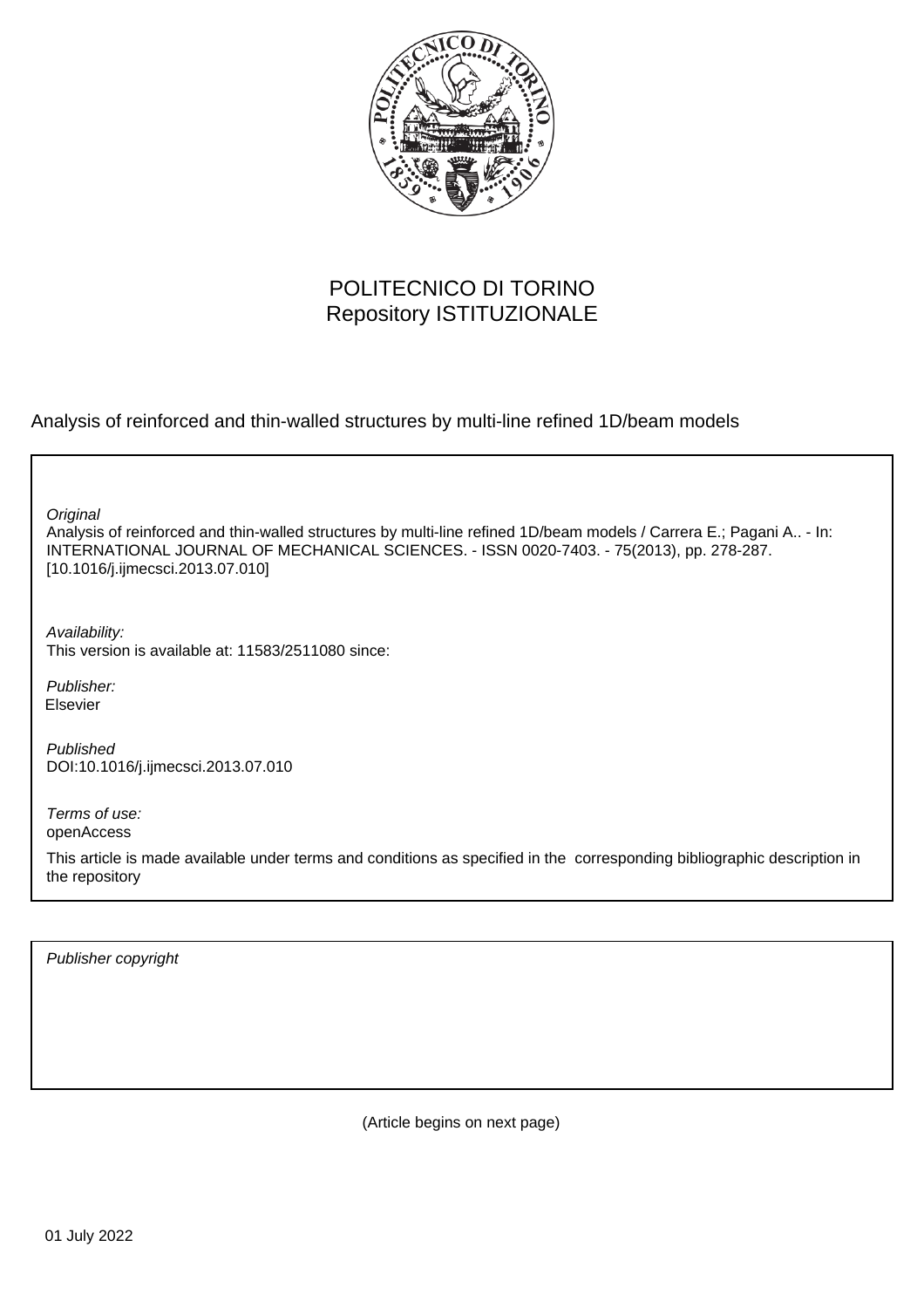# Analysis of Reinforced and Thin-walled Structures by Multi-line Refined 1D/Beam Models

E. Carrera<sup>ab</sup><sup>\*</sup>, A. Pagani<sup>a†</sup>

<sup>a</sup>Department of Mechanical and Aerospace Engineering, Politecnico di Torino Corso Duca degli Abruzzi 24, 10129 Torino, Italy.

<sup>b</sup>King Abdulaziz University, Jeddah, Saudi Arabi.

Submitted to:

### International Journal of Mechanical Sciences

Revised version of the paper SUBMIT2IJMS-D-13-00327

Author for correspondence: E. Carrera, Professor of Aerospace Structures and Aeroelasticity Department of Mechanical and Aerospace Engineering Politecnico di Torino Corso Duca degli Abruzzi 24 10129 Torino, Italy tel: +39 011 090 6836 fax: +39 011 090 6899 e-mail: erasmo.carrera@polito.it

<sup>∗</sup>Professor of Aerospace Structures and Aeroelasticity, e-mail: erasmo.carrera@polito.it †Ph.D. student, e-mail: alfonso.pagani@polito.it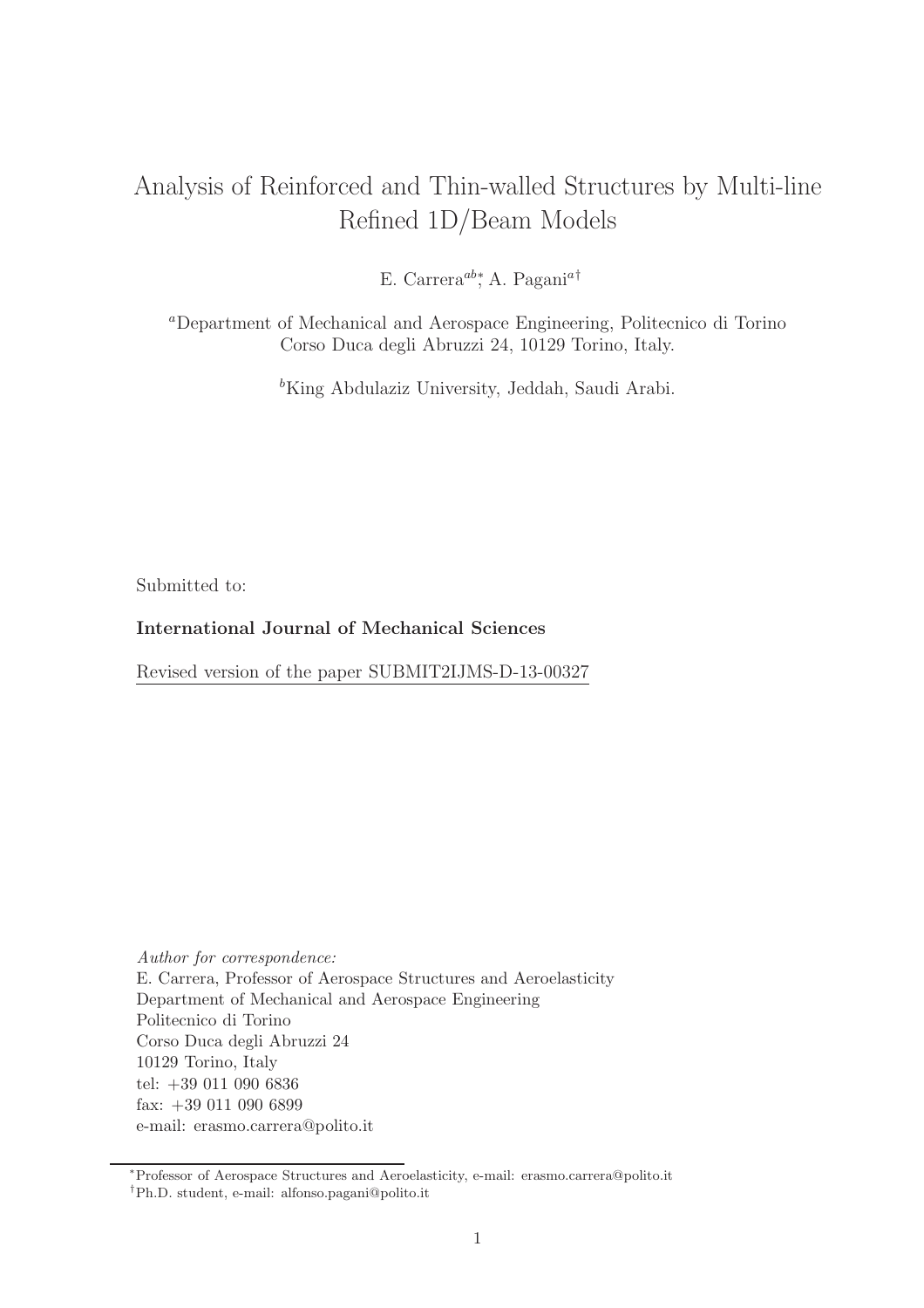## Abstract

This paper focuses the attention on the use of appropriate combinations of refined one-dimensional (1D) beam theories to analyze thin-walled, reinforced structures. The cross-section of a slender body is seen as the sum of different sub-domains. Each sub-domain is subsequently used as the crosssection of a beam discretization. Displacement variables are then expanded around the beam axis of each sub-domain by using refined 1D models which are based on the Carrera Unified Formulation. The order of the beam elements can vary in different sub-domains. This subdivision has been called "multi-line" as opposed to the "one-line" approach of classical beam theories. 1D compatibility conditions of the displacements at selected points of the sub-domain interface boundaries are imposed by using Lagrange multipliers. Various problems have been analyzed to highlight the advantages and disadvantages of the present multi-line approach. It is concluded that the multi-line approach appears very effective in the case of thin-walled sections made by locally connected walls as well as in the case of reinforced structures.

Keywords: Unified formulation; Higher-order theories; Beams; Reinforced Structures; Multi-line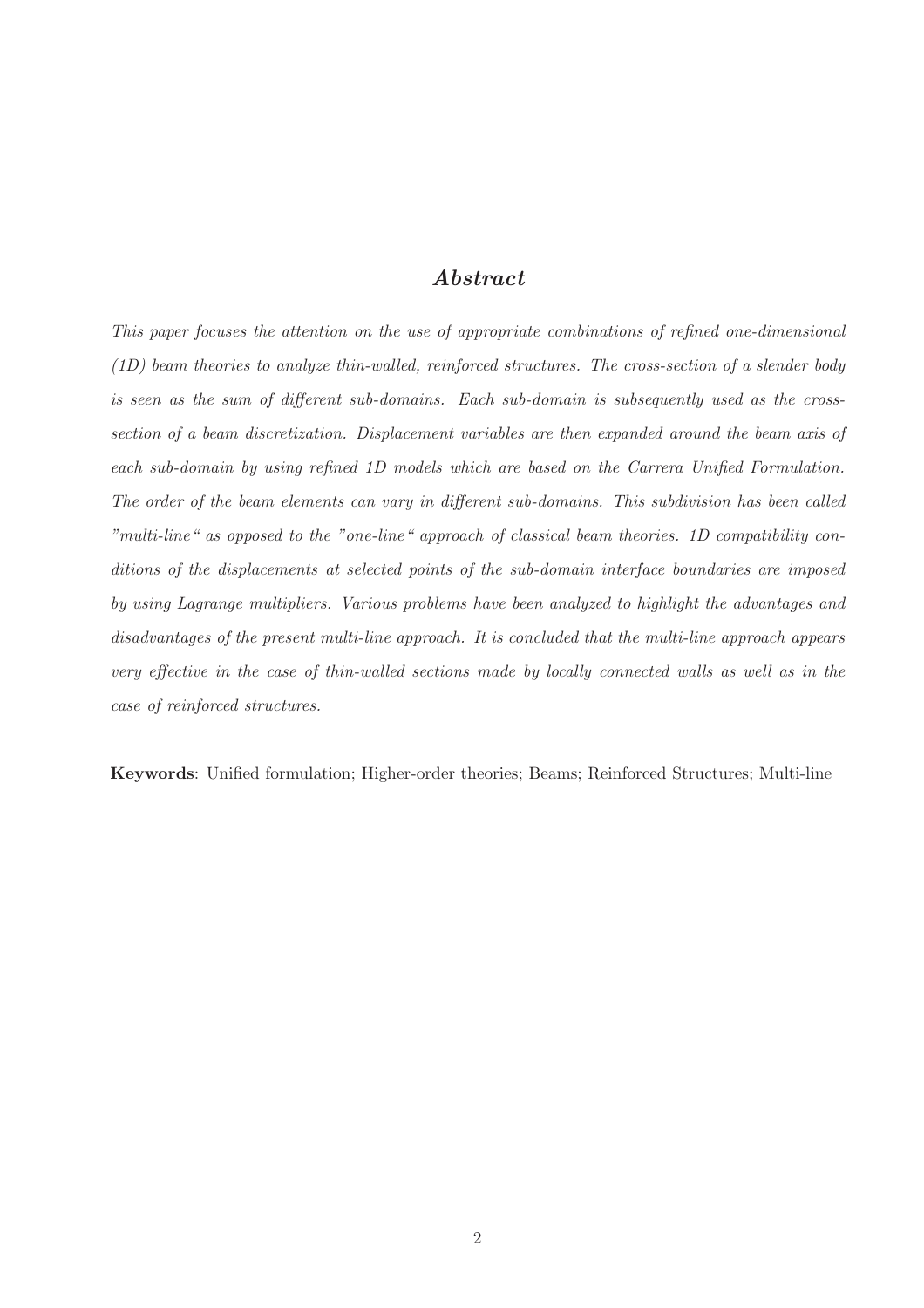### 1 Introduction

Beam models are widely used to analyze the mechanical behavior of slender bodies, such as columns, rotor-blades, aircraft wings, towers and bridges amongst others. The ease of application of onedimensional (1D) theories and their computational efficiency are some of the main reasons why structural analysts prefer them to two-dimensional (2D) and three-dimensional (3D) models.

The classical and best-known beam theories are those by Euler [1] (hereinafter referred to as EBBM) and Timoshenko [2, 3] (hereinafter referred to as TBM). The former does not account for transverse shear deformations and rotatory inertia, whereas the latter assumes a uniform shear distribution along the cross-section of the beam together with the effects of rotatory inertia. These models yield reasonably good results when slender, solid section, homogeneous structures are subjected to flexure. Conversely, the analysis of deep, thin-walled, open section beams may require more sophisticated theories to achieve sufficiently accurate results (see [4]).

Over the last century, many refined beam theories have been proposed to overcome the limitation of classical beam modelling. Different approaches have been used to improve the beam models, which include the introduction of shear correction factors, the use of warping functions based on de Saint-Venant's solution, the variational asymptotic solution (VABS), the generalized beam theory (GBT), and others. Some selected references and noteworthy contributions are briefly discussed below.

Early investigators have focused on the use of appropriate shear corrections factors to increase the accuracy of classical 1D formulations, such as Timoshenko and Goodier [5], Sokolniko [6], Stephen [7], and Hutchinson [8]. The shear correction factor has generally been used as a static concept which is restrictive. In this respect, Jensen [9] showed how the shear correction factor can vary with the natural frequencies. Furthermore, a review paper by Kaneko [10] and a recent paper by Dong et al. [11] have highlighted the difficulty in the definition of a universally accepted formulation for shear correction factors.

Another important class of refinement methods in the literature is based on the use of warping functions. The contributions by El Fatmi [12, 13, 14] and Ladevéze et al. [15, 16] are some excellent examples.

Asymptotic type expansion in conjunction with variational methods has also been proposed; see for example Berdichevsky et al. [17], which also includes a commendable review of previous works on beam theory development. Some further valuable contributions have been made by Volovoi [18], Popescu and Hodges [19], Yu et al. [20], Yu and Hodges [21, 22].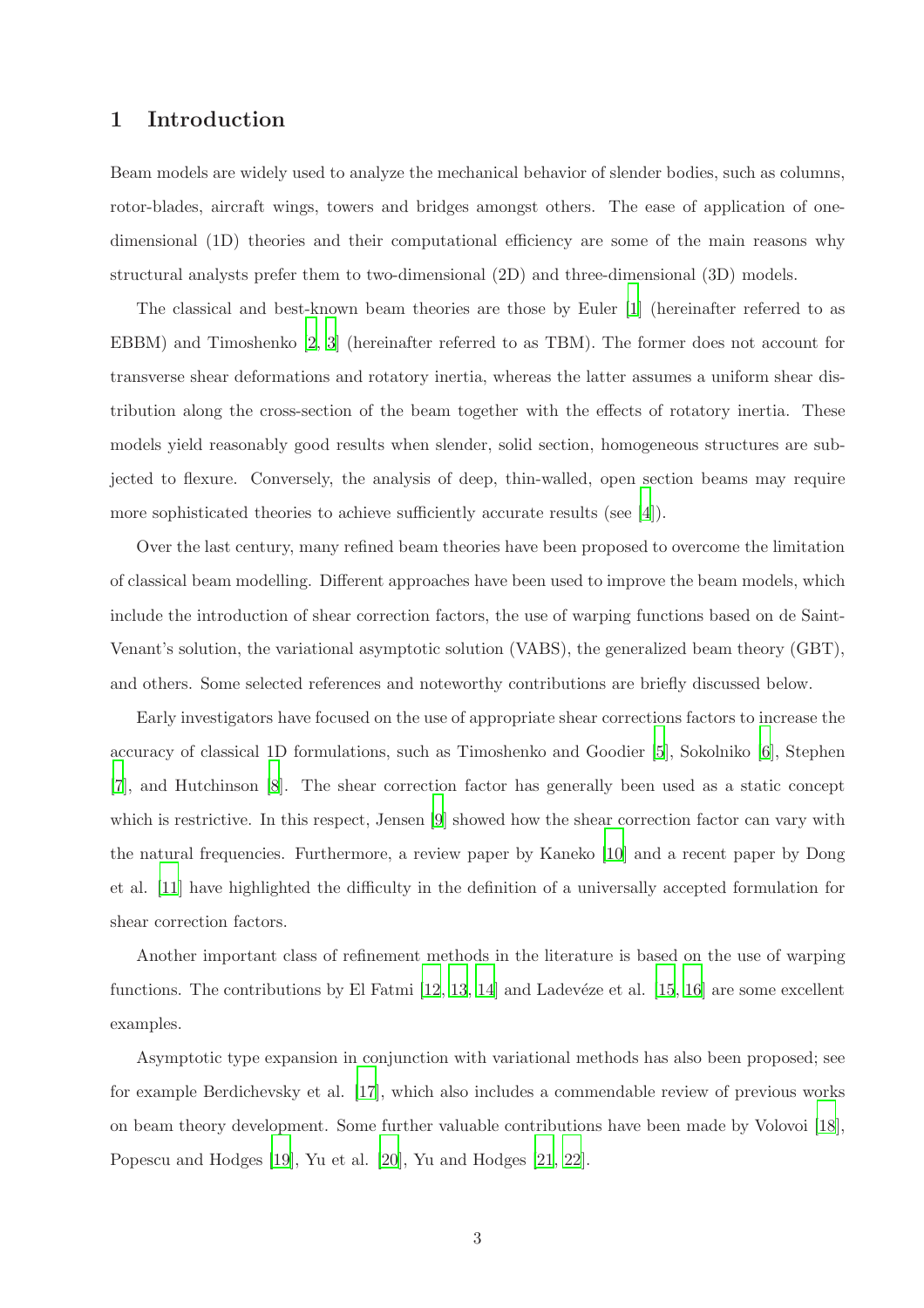GBT probably originated from the work of Schardt [23, 24]. GBT improves classical theories by using piece-wise beam description of thin-walled sections. It has been widely employed and extended in various forms by Silvetre et al. [25, 26, 27].

Higher-order theories are generally obtained by using refined displacement fields of the beam cross-sections. Washizu [28] ascertained how the use of an arbitrarily chosen rich displacement fields can lead to closed form exact 3D solutions. However, when complex cross-sections are considered, the solution becomes increasingly inaccurate as the distance from the reference axis of the beam increases.

To overcome this limitation of higher-order models, Multi-Line (ML) beam models are introduced in this paper. In the ML beam modelling approach, a slender body is discretized by means of multiple beam axes which are placed in different regions over the problem domain. 1D higher-order finite elements are developed within the framework of the Carrera Unified Formulation (CUF), which has been well established in the literature for over a decade [29, 30, 31, 32]. CUF is a hierarchical formulation that considers the order of the model  $N$  as a free-parameter (i.e. as input) of the analysis. In other words, refined models are obtained without the need for any ad hoc formulations. In the present work, beam theories using CUF are obtained on the basis of Taylor-type expansions (TE). EBBM and TBM can be obtained as particular or special cases. The strength of CUF TE 1D models in dealing with arbitrary geometries, thin-walled structures and identifying local effects is well known for both static [33, 34] and free-vibration analysis [35, 36, 37].

Different-order refined beam elements can be adopted for each beam-line in ML models. Then, once each beam axis has been discretized with 1D elements, Lagrange multipliers are used to impose constraints on displacement variables at a number of connecting points at the interface boundaries between each beam-line. The number of beam-lines and the order of the beam elements used to discretize each beam-line, as well as the number and the location of *connecting points* at the boundary interfaces, are all parameters of the ML model.

In the next section a brief overview of CUF is provided. Subsequently, the use of Lagrange multipliers for the development of ML models is described. Then, numerical results concerning reinforced and thin-walled structures are presented and the main conclusions are outlined.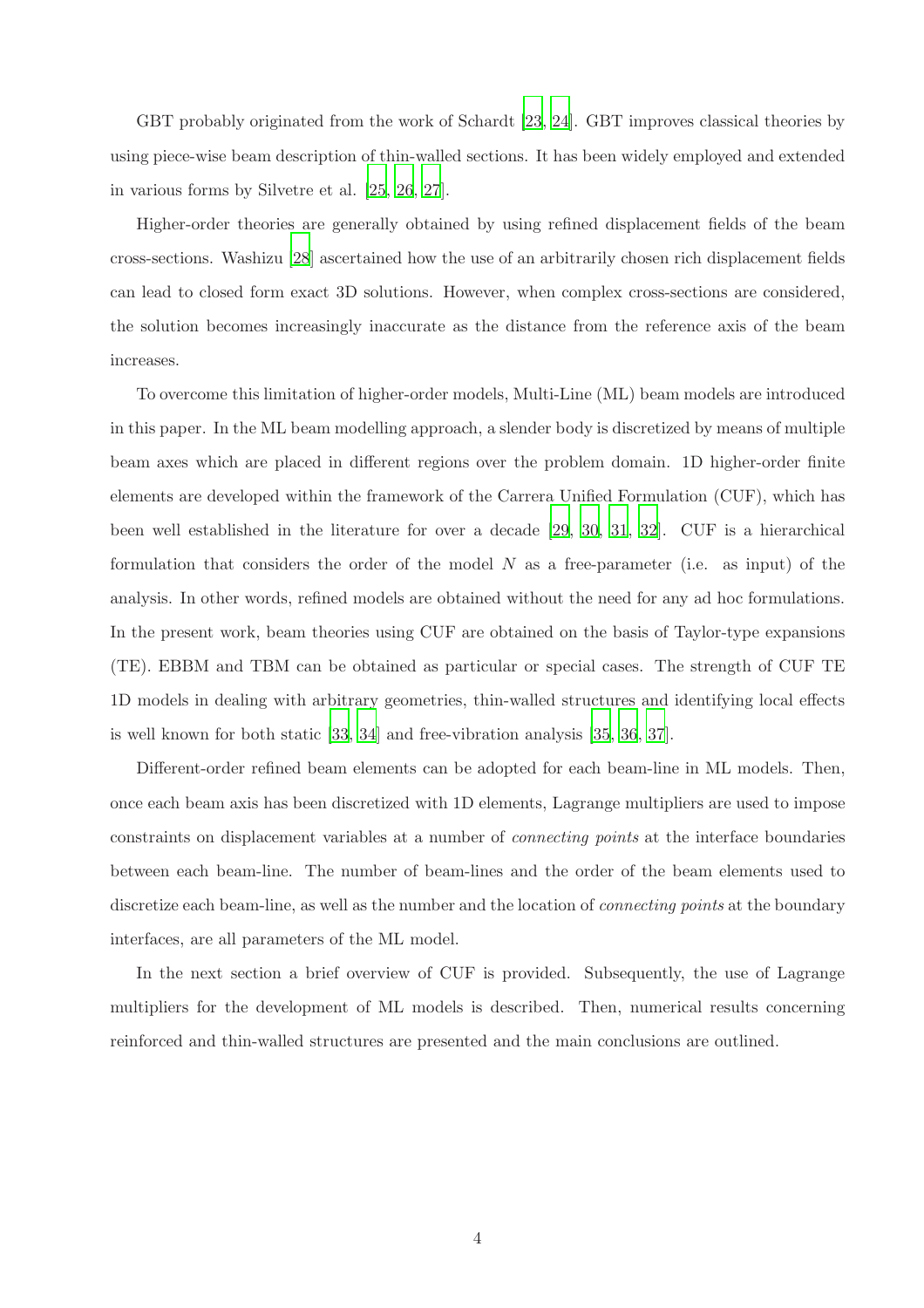# 2 Higher-order beam formulation

#### 2.1 Preliminaries

The adopted rectangular cartesian coordinate system is shown in Fig. 1. Let us introduce the transposed displacement vector,

$$
\mathbf{u}(x,y,z) = \begin{cases} u_x & u_y & u_z \end{cases}^T \tag{1}
$$

The cross-sectional plane of the structure is denoted by  $\Omega$ , and the beam boundaries over y are  $0 \leq y \leq L$ . The stress,  $\sigma$ , and strain,  $\epsilon$ , components are grouped as follows:

$$
\boldsymbol{\sigma}_{p} = \begin{cases} \sigma_{zz} & \sigma_{xx} & \sigma_{zx} \\ \sigma_{xy} & \sigma_{xy} & \sigma_{yy} \end{cases}, \quad \boldsymbol{\epsilon}_{p} = \begin{cases} \epsilon_{zz} & \epsilon_{xx} & \epsilon_{zx} \\ \epsilon_{zy} & \epsilon_{xy} & \epsilon_{yy} \end{cases} \begin{cases} T \\ T \end{cases}
$$
(2)

In the case of small displacements with respect to a characteristic dimension in the plane of  $\Omega$ , the strain - displacement relations are

$$
\epsilon_p = \mathbf{D}_p \mathbf{u}
$$
  
\n
$$
\epsilon_n = \mathbf{D}_n \mathbf{u} = (\mathbf{D}_{n\Omega} + \mathbf{D}_{ny}) \mathbf{u}
$$
\n(3)

where  $D_p$  and  $D_n$  are linear differential operators and the subscript "n" stands for terms lying on the cross-section, while " $p$ " stands for terms lying on planes which are orthogonal to  $\Omega$ .

$$
\mathbf{D}_{p} = \begin{bmatrix} 0 & 0 & \frac{\partial}{\partial z} \\ \frac{\partial}{\partial x} & 0 & 0 \\ \frac{\partial}{\partial z} & 0 & \frac{\partial}{\partial x} \end{bmatrix}, \quad \mathbf{D}_{n\Omega} = \begin{bmatrix} 0 & \frac{\partial}{\partial z} & 0 \\ 0 & \frac{\partial}{\partial x} & 0 \\ 0 & 0 & 0 \end{bmatrix}, \quad \mathbf{D}_{ny} = \begin{bmatrix} 0 & 0 & \frac{\partial}{\partial y} \\ \frac{\partial}{\partial y} & 0 & 0 \\ 0 & \frac{\partial}{\partial y} & 0 \end{bmatrix}
$$
(4)

Constitutive laws are now exploited to obtain stress components to give

$$
\sigma = \tilde{C}\epsilon \tag{5}
$$

Equation (5) can be split into  $\sigma_p$  and  $\sigma_n$  with the help of Eq. (2) so that

$$
\sigma_p = \tilde{C}_{pp}\epsilon_p + \tilde{C}_{pn}\epsilon_n
$$
  
\n
$$
\sigma_n = \tilde{C}_{np}\epsilon_p + \tilde{C}_{nn}\epsilon_n
$$
\n(6)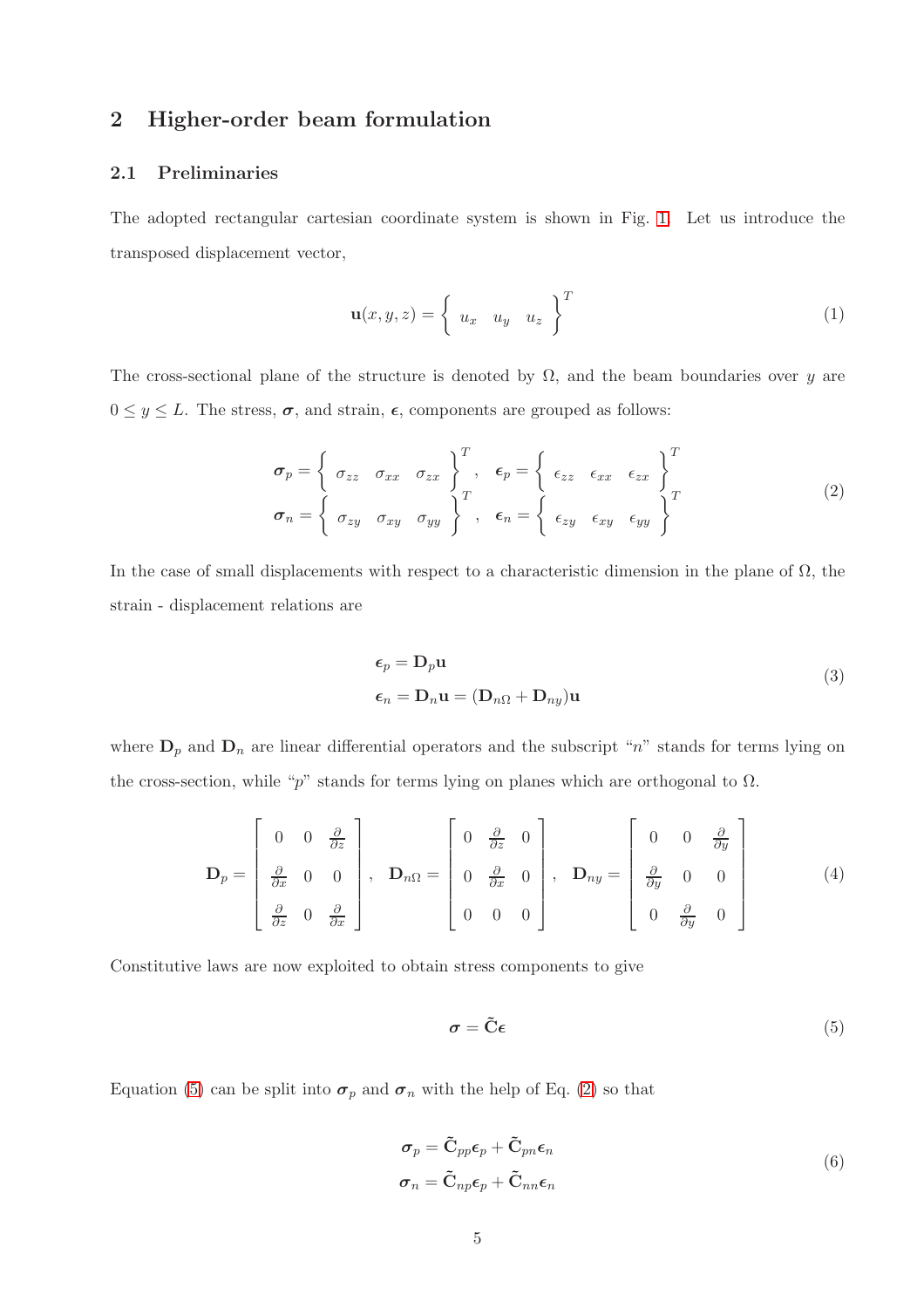The matrices  $\tilde{\mathbf{C}}_{pp}$ ,  $\tilde{\mathbf{C}}_{nn}$ ,  $\tilde{\mathbf{C}}_{pn}$ , and  $\tilde{\mathbf{C}}_{np}$  are explicitly given in [32] and they contain the material coefficients.

Within the framework of CUF, the displacement field  $\mathbf{u}(x, y, z)$  can be expressed as

$$
\mathbf{u}(x, y, z) = F_{\tau}(x, z)\mathbf{u}_{\tau}(y), \qquad \tau = 1, 2, \dots, M
$$
 (7)

where  $F_{\tau}$  are the functions of the coordinates x and z on the cross-section.  $\mathbf{u}_{\tau}$  is the vector of the generalized displacements, M stands for the number of terms used in the expansion, and the repeated subscript,  $\tau$ , indicates summation. The choice of  $F_{\tau}$  determines the class of the 1D CUF model that is required and subsequently to be adopted. TE (Taylor expansion) 1D CUF models described by Eq. (7) - consists of a Maclaurin series that uses the 2D polynomials  $x^i z^j$  as base, where i and j are positive integers. For instance, the displacement field of the second-order  $(N = 2)$ TE model can be expressed as

$$
u_x = u_{x_1} + x u_{x_2} + z u_{x_3} + x^2 u_{x_4} + xz u_{x_5} + z^2 u_{x_6}
$$
  
\n
$$
u_y = u_{y_1} + x u_{y_2} + z u_{y_3} + x^2 u_{y_4} + xz u_{y_5} + z^2 u_{y_6}
$$
  
\n
$$
u_z = u_{z_1} + x u_{z_2} + z u_{z_3} + x^2 u_{z_4} + xz u_{z_5} + z^2 u_{z_6}
$$
\n(8)

The order  $N$  of the expansion is set as an input option of the analysis; the integer  $N$  is arbitrary and defines the order the beam theory. The Timoshenko beam model (TBM) can be realised by using a suitable  $F_{\tau}$  expansion. Two conditions have to be imposed: (1) a first-order  $(N = 1)$  approximation kinematic field and (2) the displacement components  $u_x$  and  $u_z$  have to be constant above the cross-section. By contrast, the Euler-Bernoulli beam model (EBBM) can be obtained through the penalization of  $\epsilon_{xy}$  and  $\epsilon_{zy}$ . Classical theories and first-order models  $(N = 1)$  require the necessary assumption of reduced material stiffness coefficients to correct Poisson's locking (see [38]). In this paper, Poisson's locking is corrected according to the method outlined by Carrera et al. [32]. A detailed description of TE CUF models can be found in [32].

#### 2.2 Refined 1D finite elements

The FE approach is used to discretize the structure along the y-axis. This process is conducted via a classical finite element technique, where the displacement vector is given by

$$
\mathbf{u}(x, y, z) = F_{\tau}(x, z) N_i(y) \mathbf{q}_{\tau i}
$$
\n(9)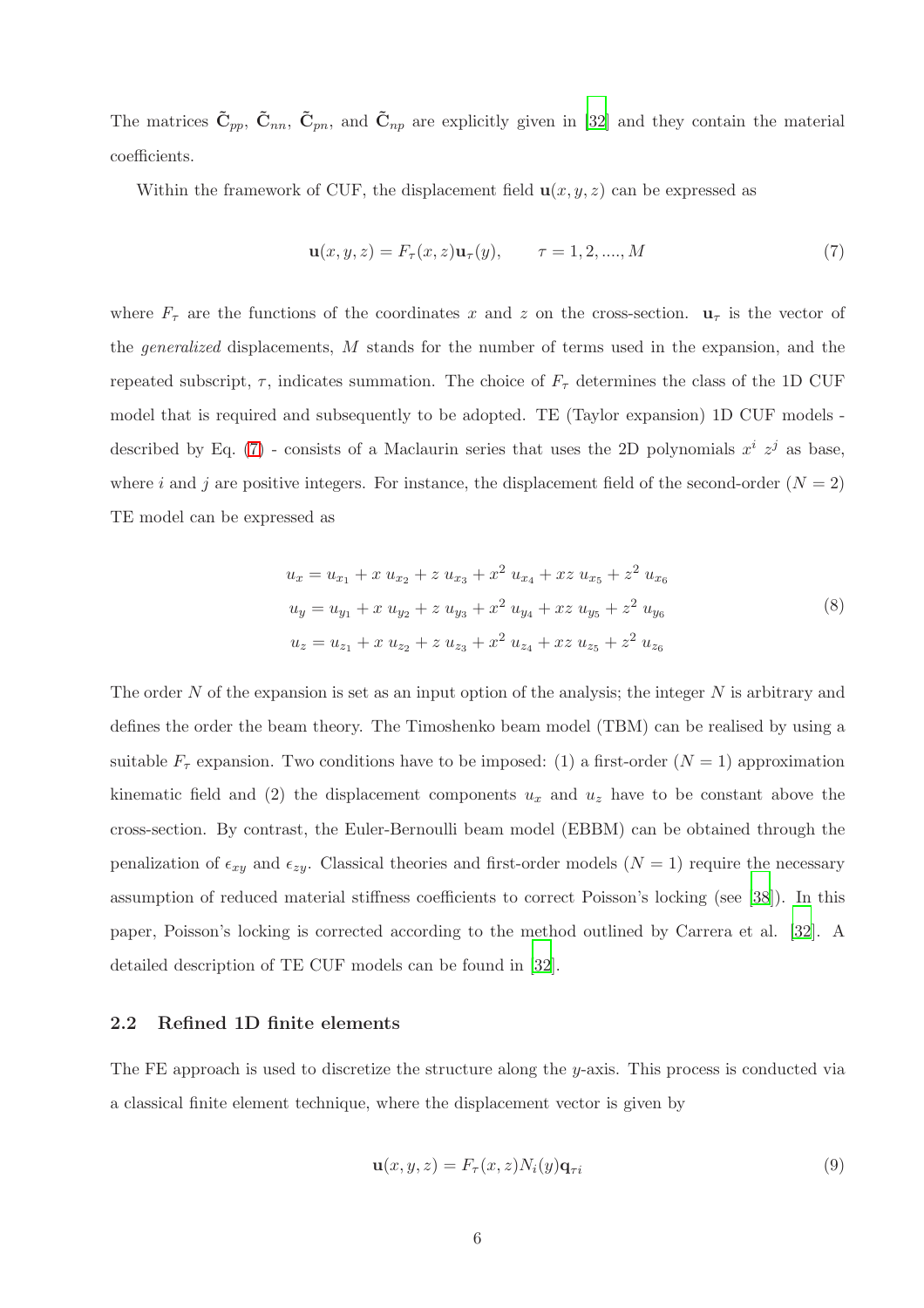$N_i$  stands for the shape functions and  $q_{\tau i}$  for the nodal displacement vector. For the sake of brevity, the shape functions are not reported here. They can be found in many books, for instance in [39]. Elements with four nodes  $(B4)$  are used in this work, that is, a cubic approximation along the y-axis is assumed. The choice of the theory order,  $N$ , is completely independent of the choice of the beam finite element to be used along the axis of the beam.

The principle of virtual displacements is used to derive the elemental stiffness matrix and the external loadings vector.

$$
\delta L_{\rm int} = \int_{V} (\delta \epsilon_p^T \sigma_p + \delta \epsilon_n^T \sigma_n) \, \mathrm{d}V = \delta L_{\rm ext} \tag{10}
$$

where  $L_{\text{int}}$  stands for the strain energy and  $L_{\text{ext}}$  is the work done by the external loadings.  $\delta$  stands for the usual virtual variation operator. The virtual variation of the strain energy is rewritten using Eq.s  $(3)$ ,  $(6)$  and  $(9)$ .

$$
\delta L_{\text{int}} = \delta \mathbf{q}_{\tau i}^T \mathbf{K}^{ij\tau s} \mathbf{q}_{sj} \tag{11}
$$

 $K^{ij\tau s}$  is the stiffness matrix in the form of the fundamental nucleus. In a compact notation, it can be written as

$$
\boldsymbol{K}^{ij\tau s} = I_{l}^{ij} \triangleleft (\boldsymbol{D}_{np}^{T} F_{\tau} \boldsymbol{I}) \Big[ \tilde{\boldsymbol{C}}_{np} \left( \boldsymbol{D}_{p} F_{s} \boldsymbol{I} \right) + \tilde{\boldsymbol{C}}_{nn} \left( \boldsymbol{D}_{np} F_{s} \boldsymbol{I} \right) \Big] + \n\left( \boldsymbol{D}_{p}^{T} F_{\tau} \boldsymbol{I} \right) \Big[ \tilde{\boldsymbol{C}}_{pp} \left( \boldsymbol{D}_{p} F_{s} \boldsymbol{I} \right) + \tilde{\boldsymbol{C}}_{pn} \left( \boldsymbol{D}_{np} F_{s} \boldsymbol{I} \right) \Big] \triangleright \Omega + \nI_{l}^{ij,y} \triangleleft \Big[ \left( \boldsymbol{D}_{np}^{T} F_{\tau} \boldsymbol{I} \right) \tilde{\boldsymbol{C}}_{nn} + \left( \boldsymbol{D}_{p}^{T} F_{\tau} \boldsymbol{I} \right) \tilde{\boldsymbol{C}}_{pn} \Big] F_{s} \triangleright \Omega \boldsymbol{I}_{\Omega y} + \nI_{l}^{i,yj} \boldsymbol{I}_{\Omega y} \triangleleft F_{\tau} \Big[ \tilde{\boldsymbol{C}}_{np} \left( \boldsymbol{D}_{p} F_{s} \boldsymbol{I} \right) + \tilde{\boldsymbol{C}}_{nn} \left( \boldsymbol{D}_{np} F_{s} \boldsymbol{I} \right) \Big] \triangleright \Omega + \nI_{l}^{i,yj,y} \boldsymbol{I}_{\Omega y} \triangleleft F_{\tau} \tilde{\boldsymbol{C}}_{nn} F_{s} \triangleright \Omega \boldsymbol{I}_{\Omega y} \end{aligned}
$$
\n(12)

where

$$
\boldsymbol{I}_{\Omega y} = \begin{bmatrix} 0 & 1 & 0 \\ 1 & 0 & 0 \\ 0 & 0 & 1 \end{bmatrix} \qquad \qquad \triangleleft \dots \triangleright \Omega = \int_{\Omega} \dots \, d\Omega \tag{13}
$$

$$
\left(I_l^{ij}, I_l^{ij,y}, I_l^{i,yj}, I_l^{i,yj,y}\right) = \int_l \left(N_i N_j, N_i N_{j,y}, N_{i,y} N_j, N_{i,y} N_{j,y}\right) dy
$$
\n(14)

It should be noted that  $\mathbf{K}^{ij\tau s}$  does not depend either on the expansion order or on the choice of the  $F_{\tau}$  expansion polynomials. These are the key-points of CUF which allows, with only nine FORTRAN statements, the implementation of any-order of multiple class theories.

For the sake of brevity, the derivation of the loading vector from the virtual variation of the work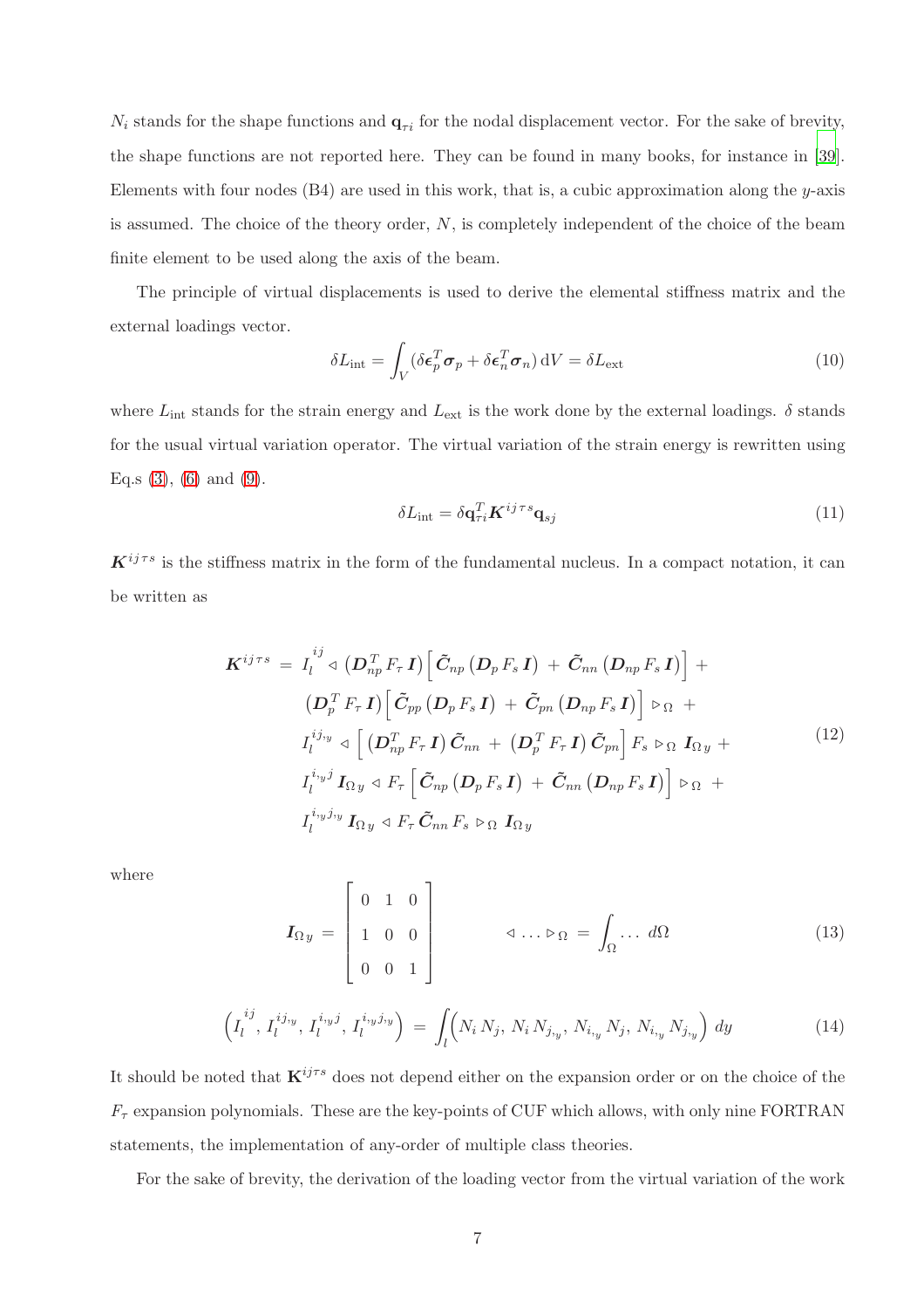of external loadings,  $\delta L_{\text{ext}}$ , is not provided in this paper. It can be found in [32] for different loading conditions.

### 3 Multi-line refined beam models

The method of Lagrange multipliers provides the stationary conditions of a constrained functional. The application of Lagrange multipliers to CUF has recently been introduced in [40], where Lagrange multipliers are used to implement higher-order 1D models with variable kinematic field along the beam axis. A more generic discussion of the Lagrange multipliers method can be found in [41, 42], whereas Zienkiewicz and Taylor [43] show the use of multipliers in Finite Element Method (FEM) for contact and tied interfaces, for multibody coupling and to avoid the necessity of  $C^1$  continuity for the problem of thin plates.

In the present paper, Lagrange multipliers are used to implement ML models. In Fig. 2a a slender structure discretized by two different beam axes is shown. Higher-order elements of arbitrary order are placed on each beam-line, which separately describes a given sub-region of the whole structure. Lagrange multipliers are then used to impose compatibility on displacement variables at a number of connecting points at the interface boundary between beam-lines.

If we consider two points, 1 and 2, sharing the same position on the interface boundary, the Lagrangian that has to be added to the original problem in order to impose the equality of displacements is

$$
\Pi = \boldsymbol{\lambda}^T \left( \mathbf{u}^1 - \mathbf{u}^2 \right) \tag{15}
$$

where  $\mathbf{u}^1$  and  $\mathbf{u}^2$  are the displacements of points 1 and 2, respectively. Points 1 and 2 belong to different beam-lines.  $\lambda$  is the vector containing the Lagrange multipliers. Equation (15) is rewritten in terms of CUF with the help of Eq. (9).

$$
\Pi = \boldsymbol{\lambda}^T \mathbf{B} \mathbf{q} \tag{16}
$$

where the fundamental nucleus of the matrix B is

$$
\mathbf{B}^{\tau i} = \left( F_{\tau}^1 N_i^1 - F_{\tau}^2 N_i^2 \right) \mathbf{I} \tag{17}
$$

I is the identity matrix with dimensions  $3 \times 3$ .  $F_{\tau}^1 N_i^1$  and  $F_{\tau}^2 N_i^2$  are the products of the crosssectional functions of Eq. 7 and the shape functions along the beam axis computed at points 1 and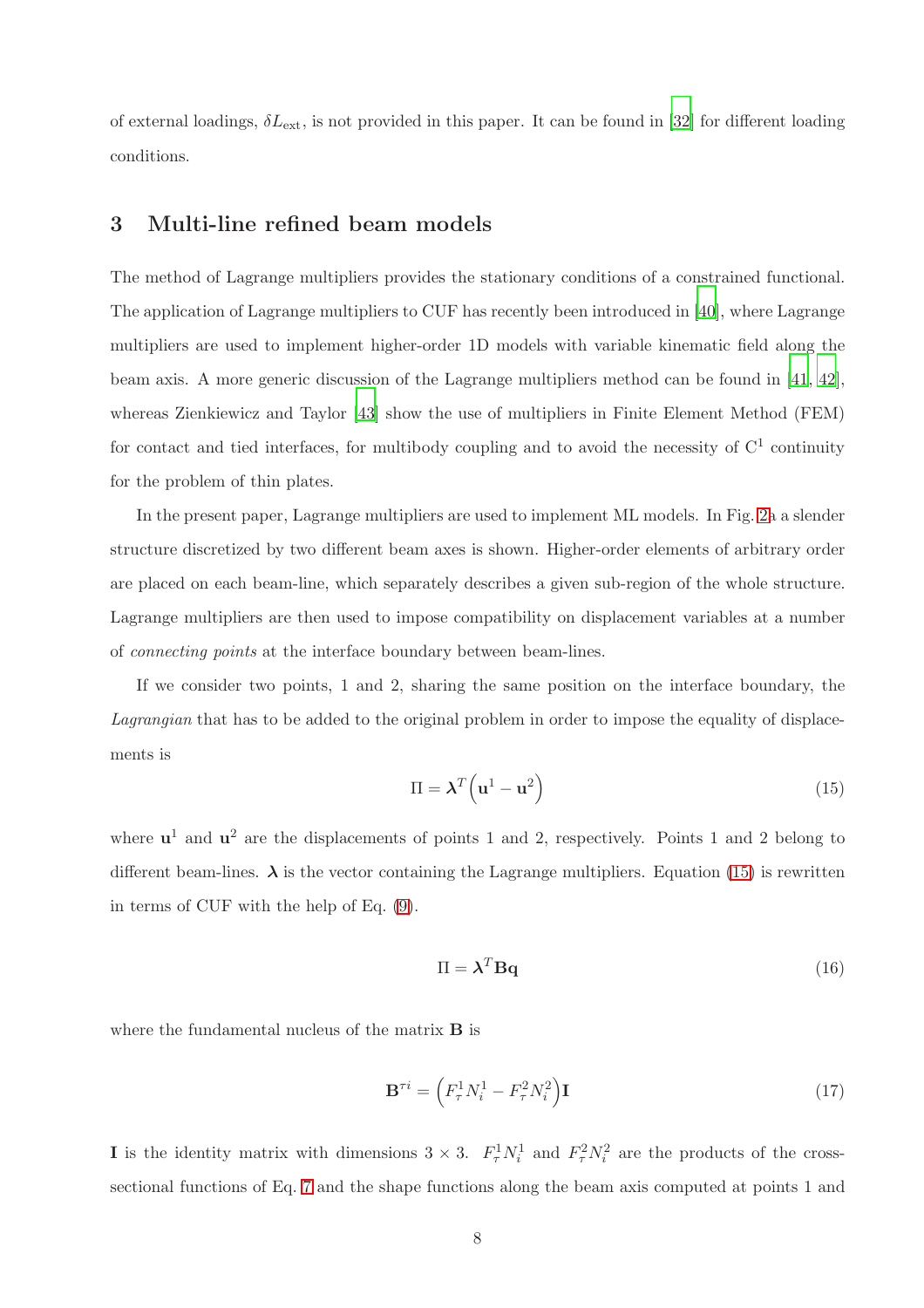2, respectively. The superscripts "1" and "2" also denote the fact that, generally, different beam axes can be modeled with different beam theories. More details about the use of multipliers in refined beam theories can be found in [40].

The solution of the problem is given by finding q and  $\lambda$  from the following linear system:

$$
\begin{cases}\n\mathbf{Kq} + \frac{\partial \Pi}{\partial \mathbf{q}} = \mathbf{F} \\
\frac{\partial \Pi}{\partial \lambda} = \overline{\mathbf{u}}\n\end{cases}
$$
\n(18)

where **F** is the loadings vector and  $\overline{u}$  is equal to 0 for homogeneous conditions. K is the global stiffness matrix.  $\bf{K}$  is built by assembling the stiffness matrices of each beam-line - which are computed according to the previous section - as shown in Fig. 2b. Equation (18) is rewritten using Eq. (16). In a matrix form it reads

$$
\begin{bmatrix} \mathbf{K} & \mathbf{B}^T \\ \mathbf{B} & 0 \end{bmatrix} \begin{bmatrix} \mathbf{q} \\ \mathbf{\lambda} \end{bmatrix} = \begin{bmatrix} \mathbf{F} \\ 0 \end{bmatrix}
$$
 (19)

The use of the multipliers method offers many advantages. However, the main disadvantage of its use in structural problems is that the matrix of Eq. (19) is not, in general, positive definite.

## 4 Numerical Results

In this section the accuracy and computational efficiency of the present higher-order ML models are demonstrated by carrying out the static analysis of both reinforced and thin-walled structures and the results are presented. First, the analysis of a beam with a I-shaped cross-section is discussed so as to make an easy and straightforward comparison with classical beam theories. Next, a reinforced thick plate undergoing a bending-torsional loading condition is considered. A thin-walled beam with a circular cross-section is subsequently analyzed to highlight the usefulness of the higher-order terms in the detection of in-plane deformations. Finally, a riveted structure is used to show the capability of the present ML models to take into account the effects due to localized constraints such as mechanical fasteners and welded joints. ML solutions are compared with results by classical and higher-order single-line CUF theories together with the results obtained from the finite element commercial code MSC Nastran.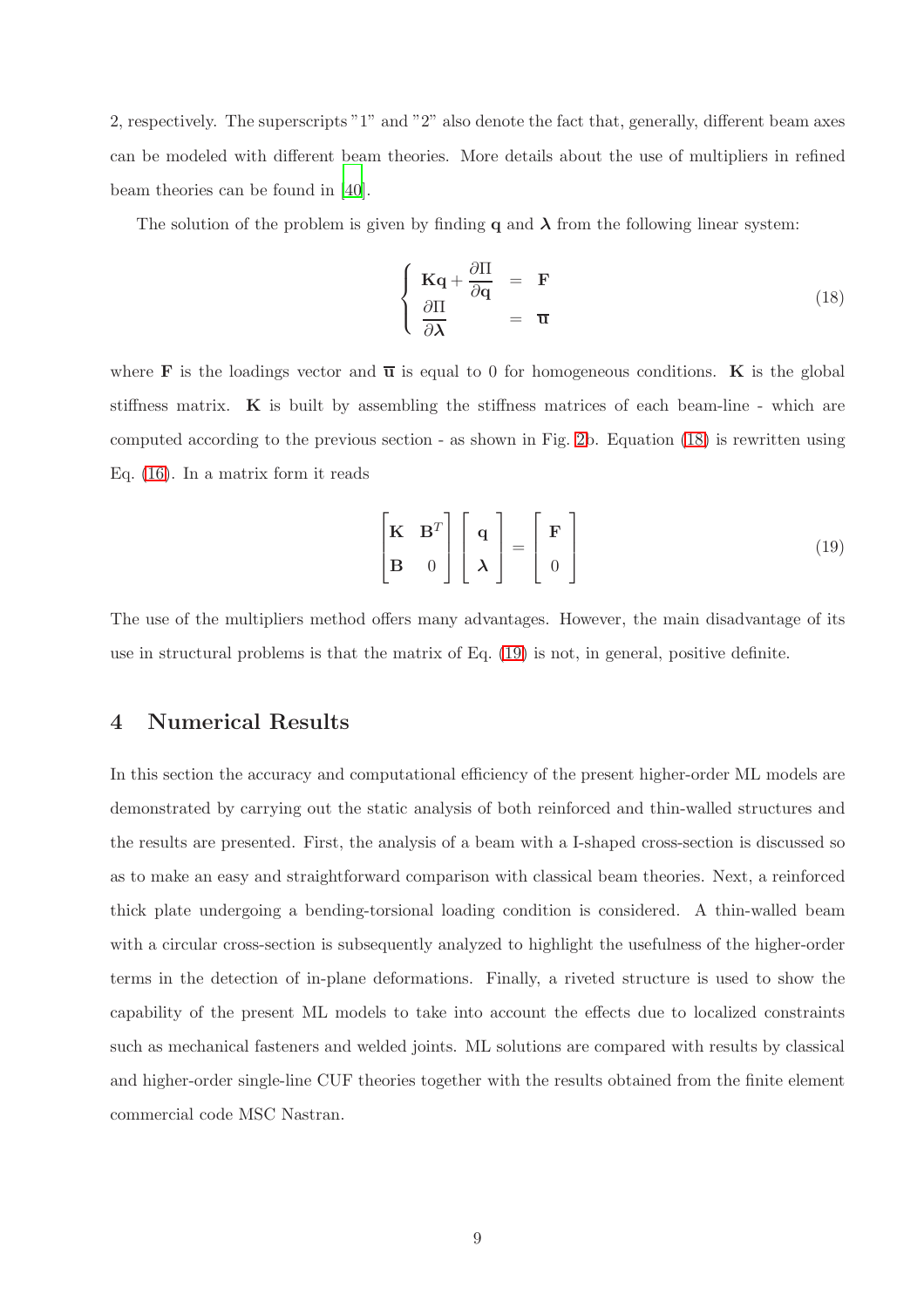#### 4.1 I-section beam

A cantilever beam with a I-shaped cross-section such as the one shown in Fig. 3 is considered first. It is assumed that the beam has a height  $h = 100$  mm and a width  $w = 96$  mm. The length to height ratio,  $L/h$ , is 10. The thickness of the flanges is  $t_1 = 8$  mm, whereas the thickness of the web is  $t_2 = 5$  mm. The material data are: elastic modulus  $E = 200$  GPa and Poisson ratio,  $\nu$ , equal to 0.29. A vertical force  $F_z = -2 \times 10^3$  N is applied at point B (see Fig. 3) at the free end of the beam.

Table 1 shows the vertical displacements,  $u_z$ , at the tip of the beam, at points A and B, which are shown in Fig. 3. The number of the degrees of freedom (DOFs) is also given for each model in Table 1. The results are compared with 3D (Solid) and 2D (Shell) FEM solutions obtained using commercial code MSC Nastran. The Solid model was constructed by using 8-node CHEXA elements having approximately a unitary aspect ratio. On the other hand, the Shell model was obtained with 4-node CQUAD4 shell elements. In Table 1 the vertical displacement  $u_{z_B}$  by the Shell model is between brackets since it was measured on the midplane of the flange and not exactly at point B. The analytical result achieved through Euler-Bernoulli beam theory is also given for comparison purposes,  $u_{z_b} = \frac{F_z L^3}{3EI}$ , where I is the cross-section moment of inertia. The results by classical and refined CUF single-line models are shown in rows 6 to 15, where up to eight-order  $(N = 8)$  beam models are considered. The last rows of Table 1 give the results by the ML models of the I-section beam.

Figure 4 shows the difference between the single-line and the present ML models. In the singleline approach, 10 B4 refined beam elements are placed on one beam axis. Conversely, in the ML models of the I-shaped cross-section structure, three beam axes are used. Specifically, one beam-line is placed on the web and one beam-line is placed on each flange. 10 B4 beam elements are used for each beam-line. Compatibility of displacements is subsequently imposed at three points per beam node on the interfaces between flanges and web through Lagrange multipliers. Unlikely the problems discussed in [40] where the number of connecting points was chosen on the basis of a convergence study, for the present ML models it was found that the convergence of the solution is guarantee with a few connecting points. For this reason the attention is not focused on this problem in the present paper. The ML models of the I-section beam are referred to as  $ML_{N_f, N_w}$ , where  $N_f$  is the expansion order of the beam elements placed on beam-lines of the flanges and  $N_w$  is the expansion order of the beam elements placed on the beam-line of the web.

Figure 5 shows the deformation of the free end of the beam. ML models are compared to the eight-order single-line model and to the Solid model. Finally, Fig. 6 shows the distribution of normal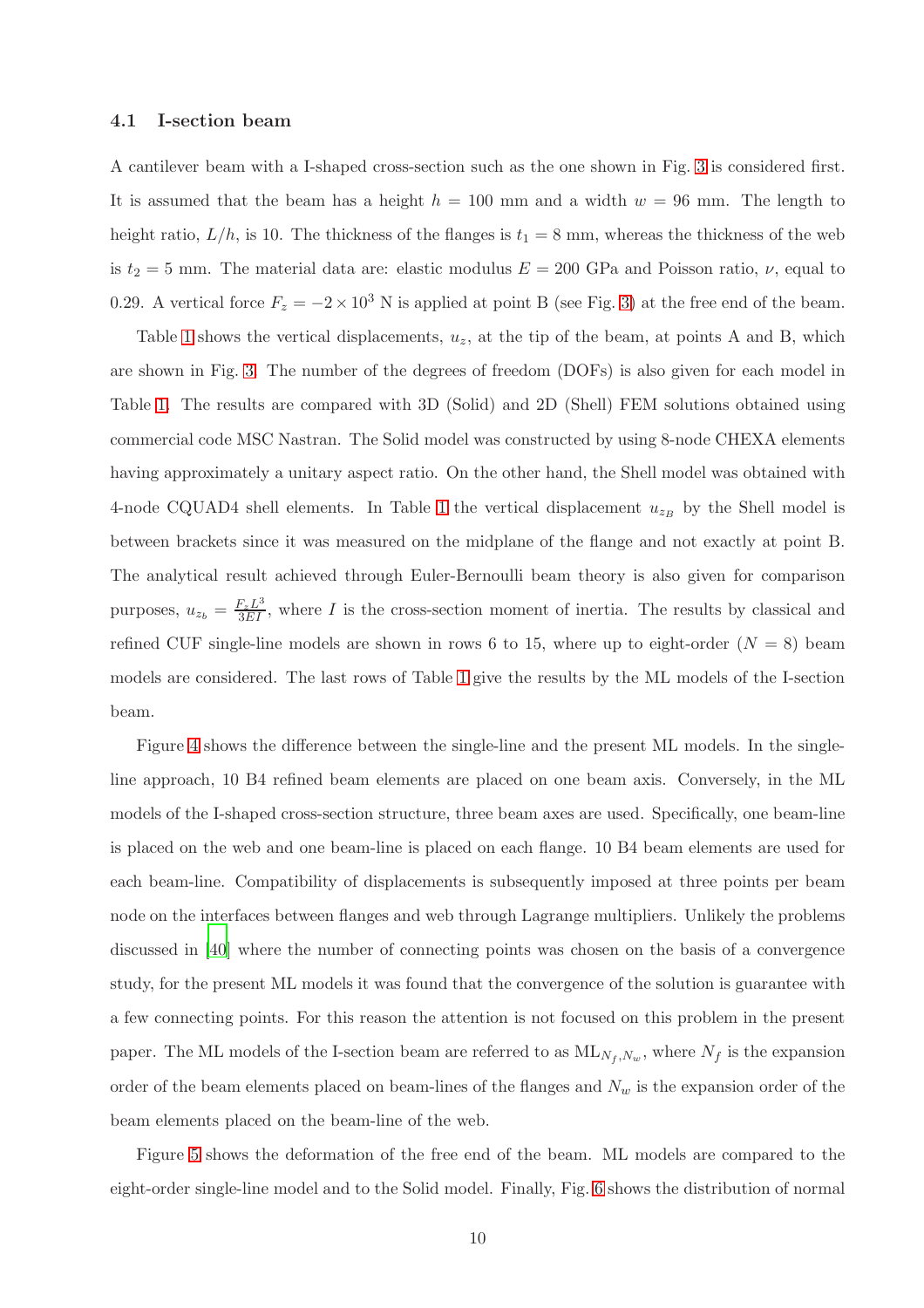stresses,  $\sigma_{yy}$ , at the clamped end for different structural models. Based on these results the following comments can be made:

- Classical and higher-order single-line models cannot detect the warping due to the bendingtorsional load according to MSC Nastran results.
- Lower-order elements can be effective when used in a ML approach. In fact, third-order  $(ML_{3,3})$ and fourth-order ( $ML_{4,2}$ ,  $ML_{4,3}$ , and  $ML_{4,4}$ ) ML models match Shell and Solid solutions both in terms of displacement and stress fields.
- The number of the degrees of freedom of ML models is extremely reduced if compared to MSC Nastran and single-line refined models.

#### 4.2 Reinforced plate

The analysis of a reinforced thick plate was carried out next. The cross-section of the beam is shown in Fig. 7 together with verification points, A and B. The main dimensions of the structure are also given in Fig. 7. The length of the beam along the y-axis was set to  $L = 1$  m. The whole structure was made of a material with Young's modulus  $E = 75$  GPa and Poisson's ratio  $\nu = 0.3$ . The beam was clamped at one end and loaded with a vertical load,  $F_z = 100$  N, at point A on the free end.

Table 2 shows the vertical displacements,  $u_z$ , and normal stress components,  $\sigma_{yy}$ , at points A and B on free and clamped cross-sections, respectively. The number of DOFs is also quoted for each model. MSC Nastran models are given for comparison purposes. The Solid model was built with 8-node CHEXA elements as in the previous example. The Shell/Beam model was constructed by using a combination of shell and beam finite elements. Specifically, CQUAD4 shell elements were used to discretize the plate, whereas 2-node CBEAM 1D finite elements were used for the stringers. In the Shell/Beam model, particular attention was given to the introduction of fictitious offsets between the plate and the stringers. The results by the Shell/Beam model are given in brackets since they are measured on the mid-plane of the plane as close as possible to points A and B. Rows 5 to 15 show the results by classical and higher-order single-line CUF models. Up-to-ninth-order models are considered. Rows 18 to 23 show the results by ML models.

Some examples of ML modelling approaches to the analysis of the reinforced plate are outlined in Fig. 8. The three-line model (Fig. 8c) was considered in this paper and the results are given in Table 2. In the three-line model, one beam-line is used to model each component of the structure, i.e. the panel and the two stringers. Each stringer is then constrained at the panel by imposing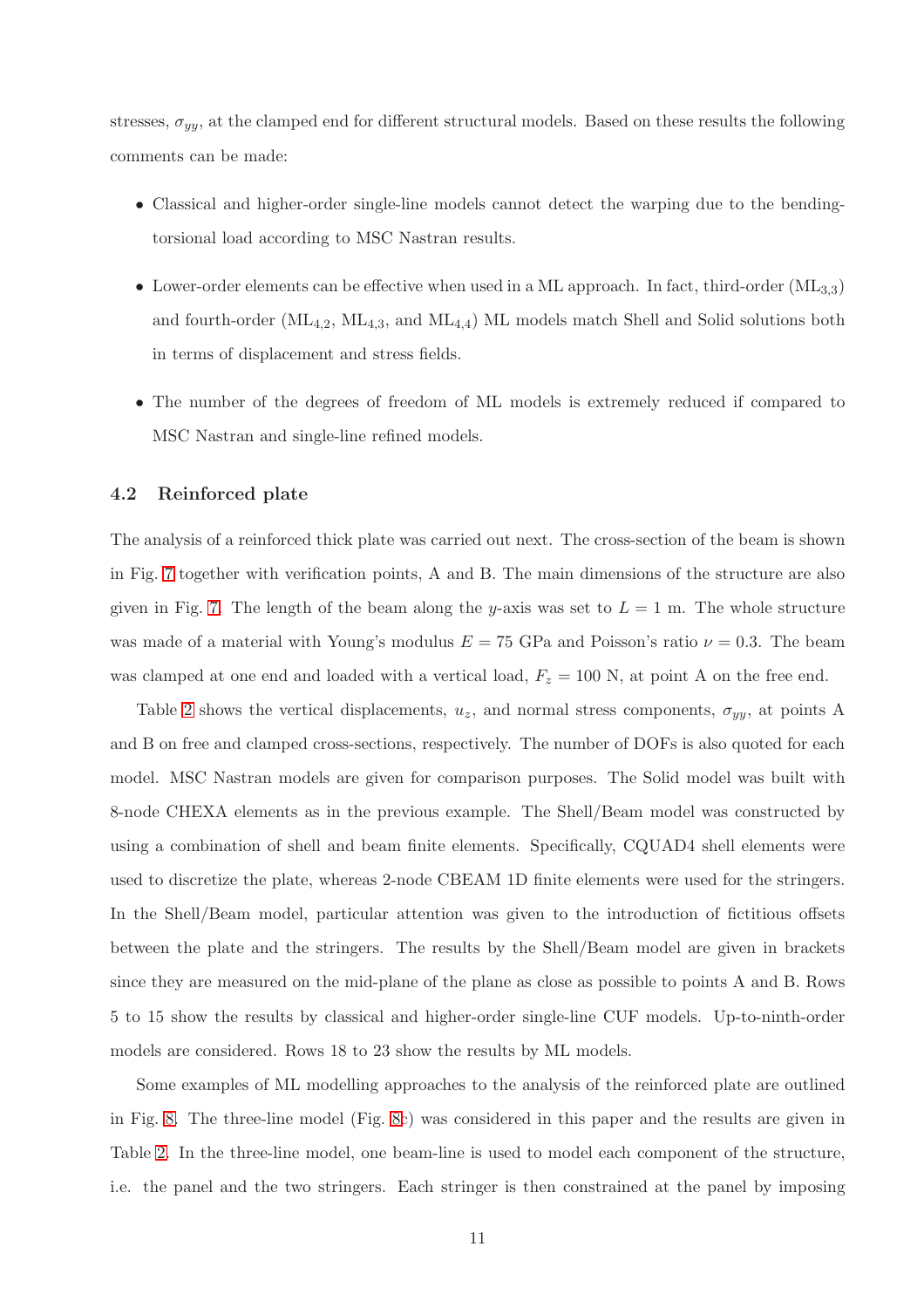displacements equality at two points per beam node on the interface boundary. 10 B4 elements were used for each beam-line in the present analysis. This three-line model of the reinforced panel is referred to as  $ML_{N_p,N_s}$ , where  $N_p$  is the expansion order of the refined beam elements used to discretize the panel and  $N<sub>s</sub>$  is the expansion order of the elements on the stringers.

Finally, Fig. 9 shows the normal stresses,  $\sigma_{yy}$ , distribution at the clamped cross-section. The following comments arise from the analysis:

- The use of refined theories appears to be mandatory to provide significant improvements in the prediction of the torsional structural behavior by means of beam modeling. In fact, high expansion orders are necessary to detect the bending-torsional behavior of the reinforced plate if single-line models are adopted.
- Lower-order elements can be effective if ML approach is used, as shown in the previous example. ML models of the reinforced panel give good results with a number of DOFs which is lower than MSC Nastran and single-line models.
- ML models represent a valid alternative for the analysis of reinforced structures, which are usually analysed by means of a combination of beam and shell finite elements.

#### 4.3 Thin-walled cylinder

A cantilever thin-walled cylinder was considered. The cross-section geometry of the beam is shown in Fig. 10. The outer diameter, d, was set to 1 m, whereas the thickness, t, was  $0.02$  m. The lengthto-diameter ratio,  $L/d$ , was taken to be equal to 10. The cylinder was made of the same material as in the previous example. A vertical load,  $F_z = 10^3$  N, was applied at point A (see Fig. 10), at the free end.

Figure 11 shows the difference between single-line beam models and the ML models implemented. In particular, two- and four-line models were considered for the analysis. In the two-line model, the cylinder was separated into two independent caps. Each cap was then discretized with 1D higherorder elements. Subsequently, the two caps were constrained together by imposing displacements equality at two nodes on each interface boundary in correspondence of the beam nodes. The two-line models are hereafter referred to as  $ML2_{N_t,N_b}$ , where  $N_t$  is the expansion order of the beam elements laying in the top beam-line and  $N_b$  is the expansion order of the elements laying on the bottom beamline. Similarly, the four-line models are composed by four distinct caps, each of which is discretized by a beam-line. The four-line models are hereafter referred to as  $ML4_{N_t,N_b,N_l,N_r}$ , where  $N_t, N_b, N_l,$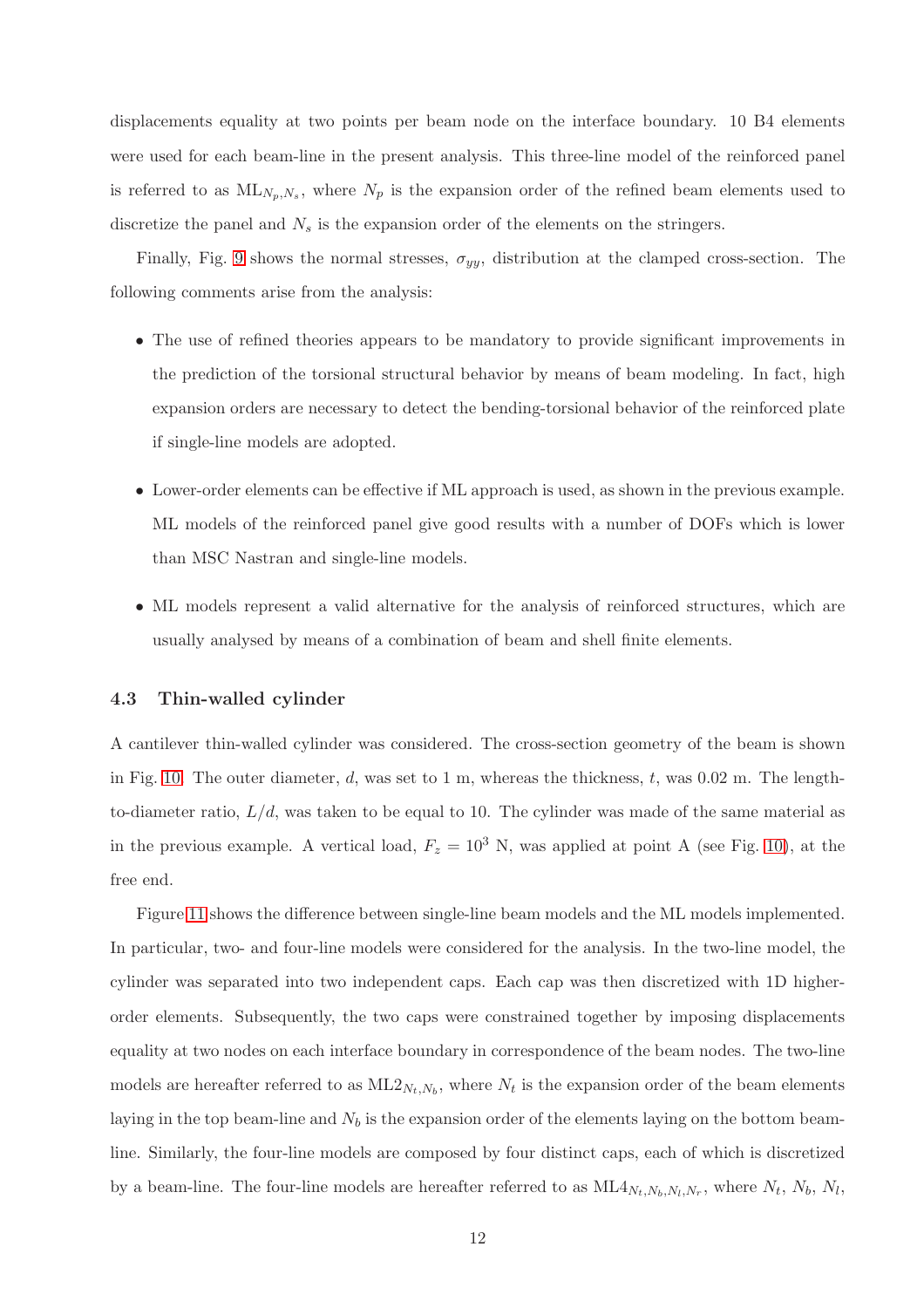and  $N_r$  are the expansion orders of the refined elements lying on the top, bottom, left, and right beam-line, respectively. 10 B4 beam elements were placed each beam-line of the ML models.

Table 3 compares the vertical displacements,  $u_z$ , at verification points on the tip cross-section for single- and multi-line CUF models to MSC Nastran solutions. Both solid and a shell FEM models are provided. As in the previous examples, MSC Nastran CHEXA finite elements were used for the development of the Solid FEM model, whereas CQUAD4 elements where used for the Shell model. Comparison of the normal stress,  $\sigma_{yy}$ , is shown in Tab. 4, where the results from both the present and reference models are given.

Figure 12 shows the in-plane deformation of the loaded cross-section at the tip of the beam. Both two- and four-line models are compared to classical (EBBM) and higher-order (N=11) beam models as well as to Shell model. The following statements are worthy of careful study:

- Very high expansion orders are needed to correctly detect the displacement field of the thinwalled cylinder undergoing a concentrated load.
- The eleventh-order  $(N = 11)$  single-line model provides good results if compared to the solution from the MSC Nastan model with a significant reduction of the computational effort.
- The results given by the multi-line models, such as the  $ML2_{9,5}$  and the  $ML4_{7,7,5,5}$  models, are in good agreement with reference results. However, no particular improvements in terms of computational efficiency are evident with respect to single-line models. This is mainly due to the continuous geometry of the structure considered.

#### 4.4 Riveted I-section beam

Reinforced structures are rarely obtained through industrial extrusion processes. These kind of structures are more likely realized by assembling different components (i.e. flanges, plates, webs and stringers) by means of rivets, studs, or welded joints. One of the most important feature of the present ML approach is that it allows to take into account the effects of those local joints such as mechanical fasteners. In order to show this characteristic of ML models, the I-section beam addressed in the first example is here re-considered. For the I-shaped beam whose results are given in this section, the horizontal flanges and the vertical web were considered as separate components. As shown in Fig. 13, flanges and web were linked via stringers. Each stringer was constrained to the web and the flange by means of one (CASE A) or two (CASE B) rivets. The distance between two rivets in the y-axis direction is 31.25 mm.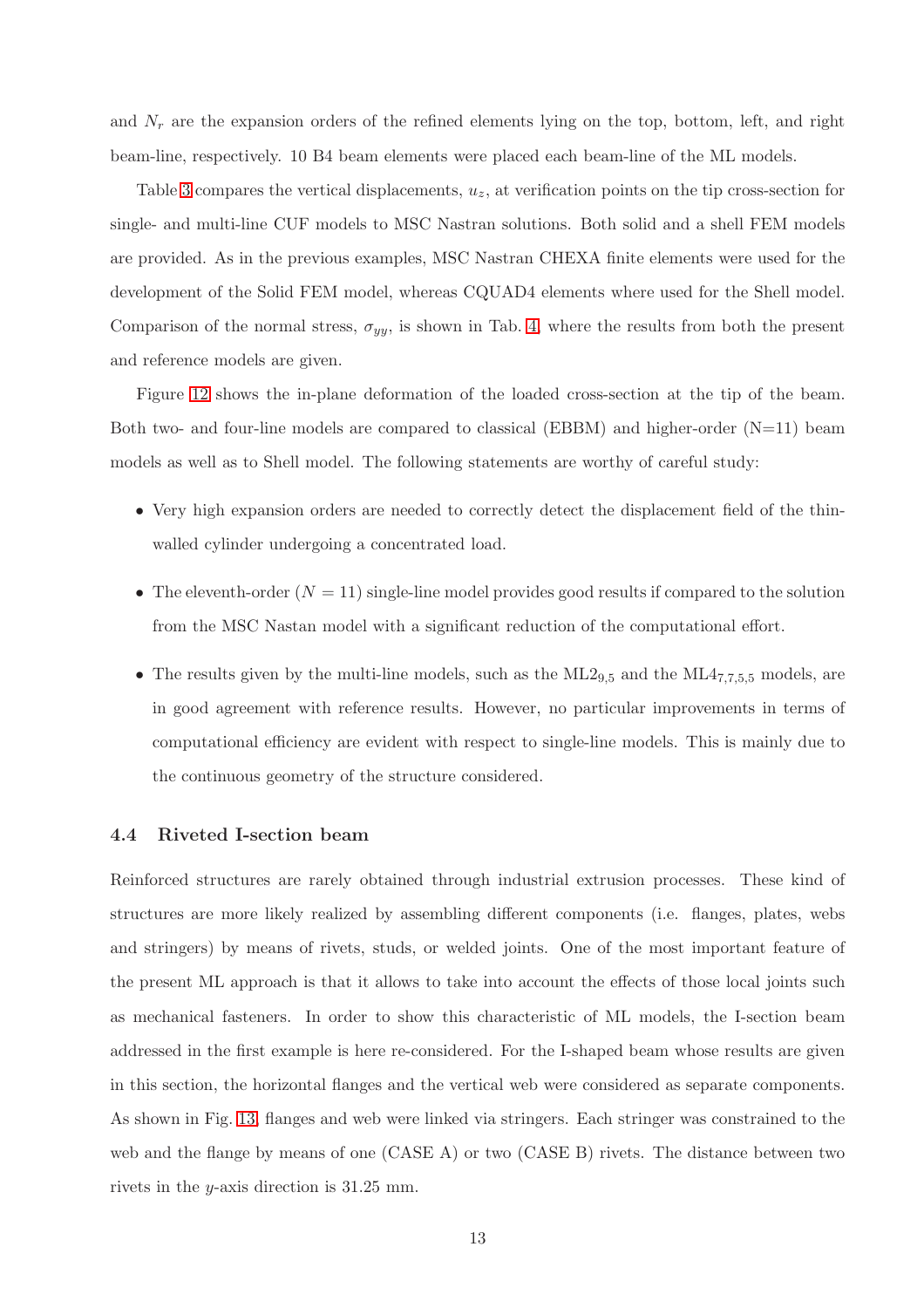The dimensions of the beam, i.e. the width w, the height h, the thicknesses  $t_1$  and  $t_2$ , and the length L, were the same as in the first analysis case. The stringers had sides equal to  $a = 15$  mm, as shown in Fig. 13, whereas their thickness was set equal to  $t_2$ . The structure was made of the same material as in the first example. The beam had clamped-free boundary conditions and it underwent a vertical point load,  $F_z = -2 \times 10^3$  N, which was placed at the top left corner on the free end.

ML models of the riveted I-section beam were built with seven beam-lines, with 10 B4 elements each. Specifically, each component of the structure (i.e. flanges, web and stringers) was modelled by one beam-line. Subsequently, components were linked each other at boundary interfaces via Lagrange multipliers, which simulate the rivets. In the following, ML models of the riveted beam are referred to as  $ML_{N_f, N_w, N_s}$ , where  $N_f$ ,  $N_w$ , and  $N_s$  are the expansion orders of the refined beam elements discretizing the flanges, the web, and the stringers, respectively.

Table 5 shows the vertical displacement of the loaded point for both single- and multi-line 1D higher-order models. Several ML models were considered and the results of both CASE A and CASE B are given. The results by ML models are also compared to the solution from a solid model by MSC Nastran. 8-node CHEXA elements were used in the construction of the solid model and MSC Nastran rigid Multipoint Constraints (MPC) were used to simulate the rivets. Figure 14 shows the distribution of the displacement components,  $\sqrt{u_x^2 + u_y^2 + u_z^2}$ , on the free end of the beam from both ML, single-line, and Solid models. The following comments are valid:

- ML models give the possibility to simulate the effects due to mechanical fasteners on reinforced structures.
- ML models allow for the obtaining of 3D-like solutions with low computational efforts.
- The error committed by neglecting the effects of the rivets ranges from  $14\%$  (CASE B) to  $30\%$ (CASE A), as shown from the comparison between the ninth-order  $(N = 9)$  single-line model and the  $ML_{4,4,4}$  model.

### 5 Conclusions

A higher-order multi-line approach to the analysis of slender bodies has been presented in this paper. Refined beam elements have been formulated using CUF, which allows for the formulation of anyorder beam theories by setting the expansion order as input of the analysis. Multiple beam axes discretizing the same structure have been coupled by imposing compatibility of displacements at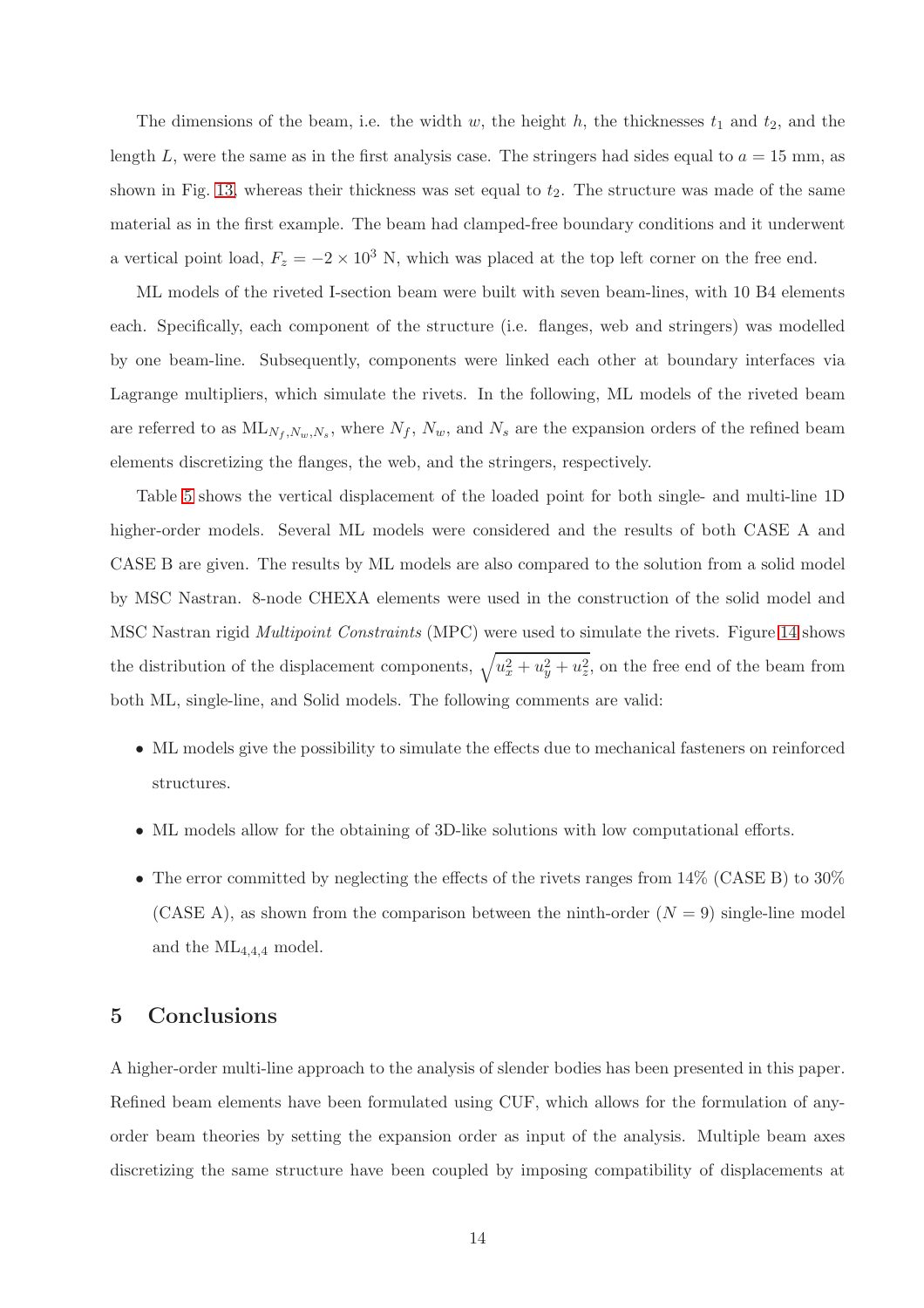a number of connecting points at the boundary interface using Lagrange multipliers. The results agree with the models obtained using solid, shell, and beam finite elements by the commercial code MSC Nastran. The present method has shown to be highly efficient for the analysis of reinforced structures in which the cross-section is physically made by different components connected each others by mechanical fasteners or welded joints. On the other hand, the method does not introduce particular advantages for the analysis of continuous/compact structures. Future work could be aimed to the improvement of ML models by means of the impositions of more distributed constraints in integral form at boundary interfaces. Comparisons with results obtained by imposing conditions on strains at boundary interfaces would be of interest too. Moreover, the extension of these conditions to stresses would allow the application of the present ML models to laminated composites structures.

## References

- [1] L. Euler, De curvis elasticis, Lausanne and Geneva: Bousquet, 1744, (English translation: W. A. Oldfather, C. A. Elvis, D. M. Brown, Leonhard Euler's elastic curves, Isis 20 (1933) 72–160).
- [2] S. P. Timoshenko, On the corrections for shear of the differential equation for transverse vibrations of prismatic bars, Philosophical Magazine 41 (1922) 744–746.
- [3] S. P. Timoshenko, On the transverse vibrations of bars of uniform cross section, Philosophical Magazine 43 (1922) 125–131.
- [4] V. V. Novozhilov, Theory of elasticity, Pergamon, Elmsford, 1961.
- [5] S. P. Timoshenko, J. N. Goodier, Theory of elasticity, McGraw-Hill, 1970.
- [6] I. S. Sokolnikoff, Mathematical theory of elasticity, McGraw-Hill, 1956.
- [7] N. G. Stephen, Timoshenko's shear coefficient from a beam subjected to gravity loading, Journal of Applied Mechanics 47 (1980) 121–127.
- [8] J. R. Hutchinson, Shear coefficients for Timoshenko beam theory, Journal of Applied Mechanics 68 (2001) 87–92.
- [9] J. J. Jensen, On the shear coefficient in Timoshenko's beam theory, Journal of Sound and Vibration 87 (4) (1983) 621–635.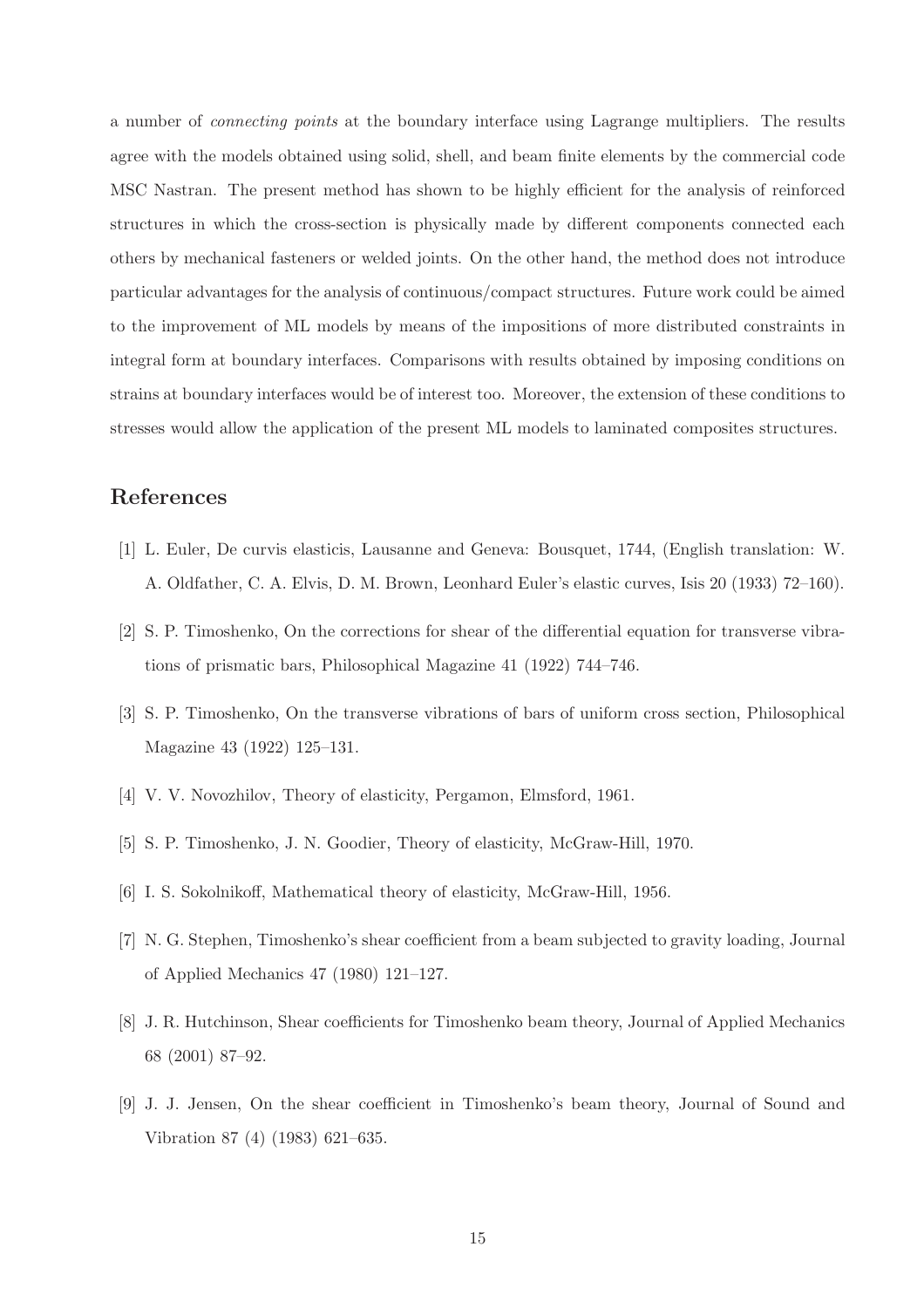- [10] T. Kaneko, On Timoshenko's correction for shear in vibrating beams, Journal of Physics D: Applied Physics 8 (1975) 1927–1936.
- [11] S. B. Dong, C. Alpdongan, E. Taciroglu, Much ado about shear correction factors in Timoshenko beam theory, International Journal of Solids and Structures 47 (2010) 1651–1665.
- [12] R. El Fatmi, On the structural behavior and the Saint Venant solution in the exact beam theory: application to laminated composite beams, Computers and Structures 80 (16–17) (2002) 1441– 1456.
- [13] R. El Fatmi, Non-uniform warping including the effects of torsion and shear forces. Part I: a general beam theory, International Journal of Solids and Structures 44 (18–19) (2007) 5912– 5929.
- [14] R. El Fatmi, Non-uniform warping including the effects of torsion and shear forces. Part II: analytical and numerical applications, International Journal of Solids and Structures 44 (18– 19) (2007) 5930–5952.
- [15] P. Ladéveze, J. Simmonds, New concepts for linear beam theory with arbitrary geometry and loading, European Journal Of Mechanics A/Solids 17 (3) (1998) 377–402.
- [16] P. Ladéveze, P. Sanchez, J. Simmonds, Beamlike (Saint-Venant) solutions for fully anisotropic elastic tubes of arbitrary closed cross-section, International Journal of Solids and Structures 41 (7) (2004) 1925–1944.
- [17] V. L. Berdichevsky, E. Armanios, A. Badir, Theory of anisotropic thin-walled closed-crosssection beams, Composites Engineering 2 (5–7) (1992) 411–432.
- [18] V. V. Volovoi, D. H. Hodges, V. L. Berdichevsky, V. G. Sutyrin, Asymptotic theory for static behavior of elastic anisotropic I-beams, International Journal of Solids and Structures 36 (1999) 1017–1043.
- [19] B. Popescu, D. H. Hodges, On asymptotically correct Timoshenko-like anisotropic beam theory, International Journal of Solids and Structures 37 (2000) 535–558.
- [20] W. Yu, V. V. Volovoi, D. H. Hodges, X. Hong, Validation of the variational asymptotic beam sectional analysis (VABS), AIAA Journal 40 (2002) 2105–2113.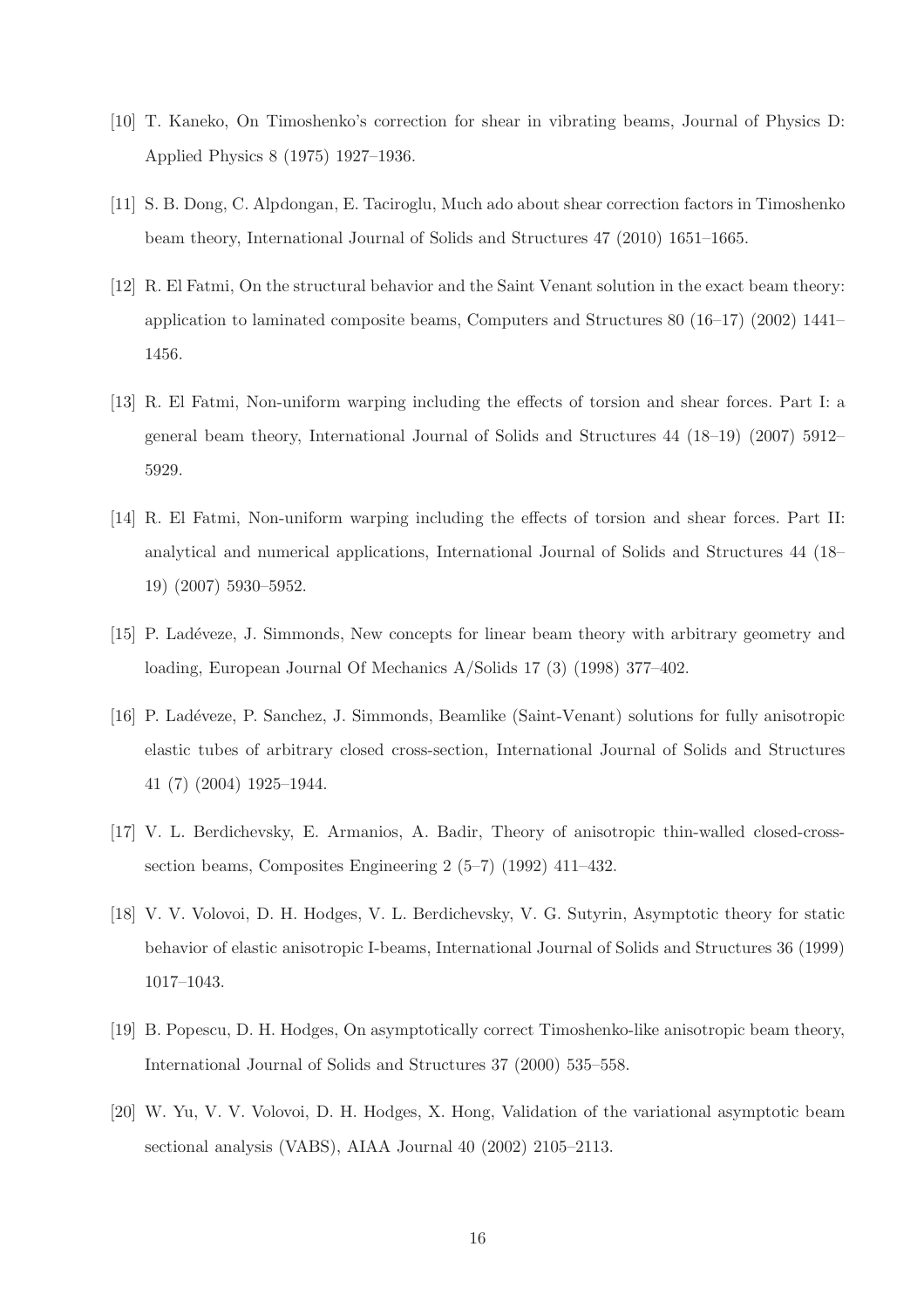- [21] W. Yu, D. H. Hodges, Elasticity solutions versus asymptotic sectional analysis of homogeneous, isotropic, prismatic beams, Journal of Applied Mechanics 71 (2004) 15–23.
- [22] W. Yu, D. H. Hodges, Generalized Timoshenko theory of the variational asymptotic beam sectional analysis, Journal of the American Helicopter Society 50 (1) (2005) 46–55.
- [23] R. Schardt, Eine erweiterung der technischen biegetheorie zur berechnung prismatischer faltwerke (Extension of the engineer's theory of bending to the analysis of folded plate structures), Der Stahlbau 35 (1966) 161–171.
- [24] R. Schardt, Generalized beam theory an adequate method for coupled stability problems, Thin-Walled Structures 19 (1994) 161–180.
- [25] N. Silvestre, D. Camotim, First-order generalised beam theory for arbitrary orthotropic materials, Thin-Walled Structures 40 (9) (2002) 755–789.
- [26] N. Silvestre, Second-order generalised beam theory for arbitrary orthotropic materials, Thin-Walled Structures 40 (9) (2002) 791–820.
- [27] N. Silvestre, Generalised beam theory to analyse the buckling behaviour of circular cylindrical shells and tubes, Thin-Walled Structures 45 (2) (2007) 185–198.
- [28] K. Washizu, Variational Methods in Elasticity and Plasticity, Pergamon, Oxford, 1968.
- [29] E. Carrera, A class of two dimensional theories for multilayered plates analysis, Atti Accademia delle Scienze di Torino, Memorie Scienze Fisiche 19-20 (1995) 49–87.
- [30] E. Carrera, Theories and finite elements for multilayered, anisotropic, composite plates and shells, Archives of Computational Methods in Engineering 9 (2) (2002) 87–140.
- [31] E. Carrera, Theories and finite elements for multilayered plates and shells: a unified compact formulation with numerical assessment and benchmarking, Archives of Computational Methods in Engineering 10 (3) (2003) 216–296.
- [32] E. Carrera, G. Giunta, M. Petrolo, Beam Structures: Classical and Advanced Theories, John Wiley & Sons, 2011, DOI: 10.1002/9781119978565.
- [33] E. Carrera, G. Giunta, P. Nali, M. Petrolo, Refined beam elements with arbitrary cross-section geometries, Computers and Structures 88 (5–6) (2010) 283–293, DOI: 10.1016/j.compstruc.2009.11.002.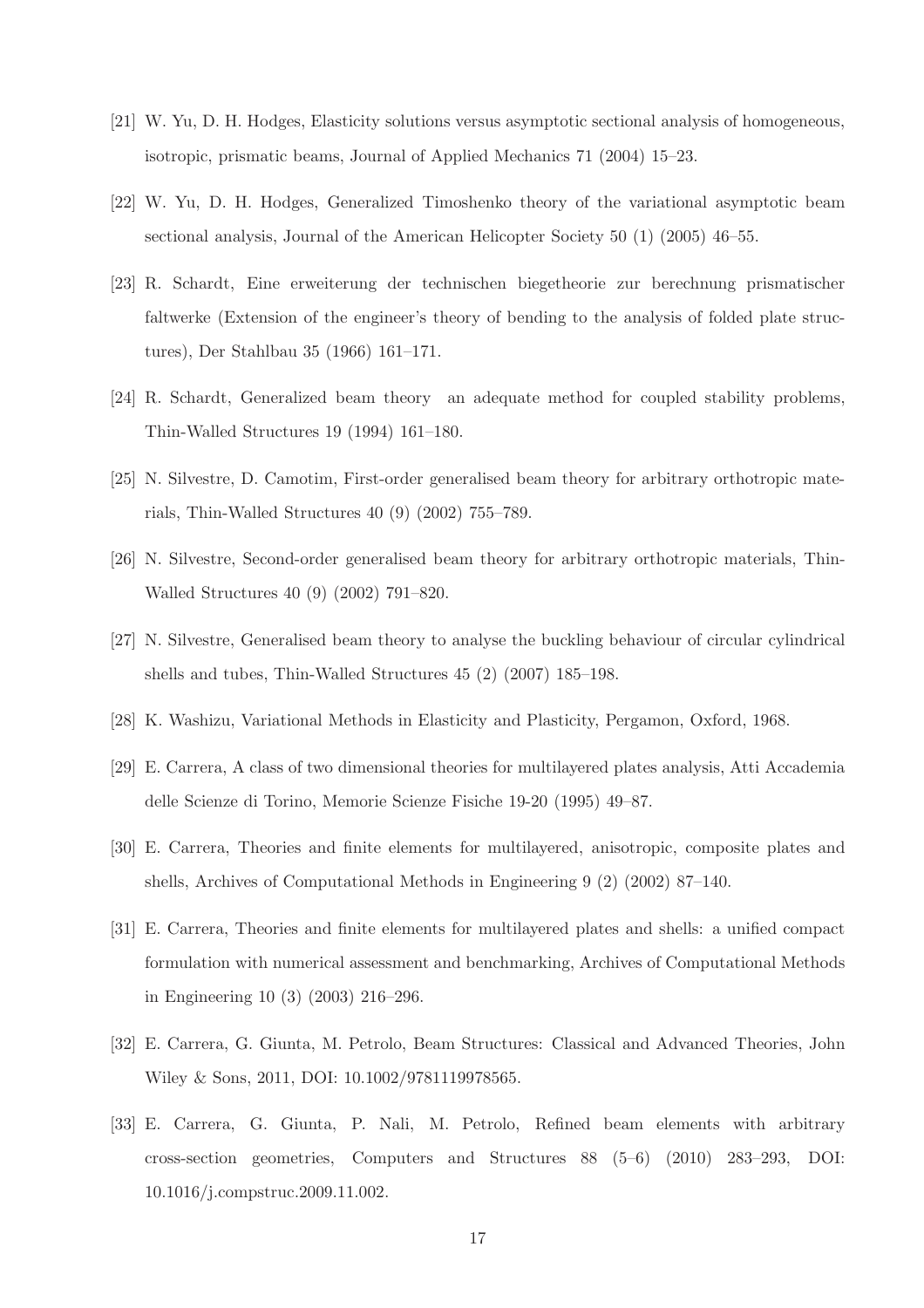- [34] E. Carrera, M. Petrolo, E. Zappino, Performance of CUF approach to analyze the structural behavior of slender bodies, Journal of Structural Engineering 138 (2) (2012) 285–297, DOI: 10.1061/(ASCE)ST.1943-541X.0000402.
- [35] E. Carrera, M. Petrolo, P. Nali, Unified formulation applied to free vibrations finite element analysis of beams with arbitrary section, Shock and Vibrations 18 (3) (2011) 485–502, DOI: 10.3233/SAV-2010-0528.
- [36] E. Carrera, M. Petrolo, A. Varello, Advanced beam formulations for free vibration analysis of conventional and joined wings, Journal of Aerospace Engineering 25 (2) (2012) 282–293, DOI: 10.1061/(ASCE)AS.1943-5525.0000130.
- [37] M. Petrolo, E. Zappino, E. Carrera, Refined free vibration analysis of one-dimensional structures with compact and bridge-like cross-sections, Thin-Walled Structures 56 (2012) 49–61, DOI: 10.1016/j.tws.2012.03.011.
- [38] E. Carrera, S. Brischetto, Analysis of thickness locking in classical, refined and mixed multilayered plate theories, Composite Structures 82 (4) (2008) 549–562.
- [39] K. J. Bathe, Finite element procedure, Prentice hall, 1996.
- [40] E. Carrera, A. Pagani, M. Petrolo, Use of Lagrange multipliers to combine 1D variable kinematic finite elementsSubmitted.
- [41] R. Courant, Differential and Integral Calculus, Interscience Publishers, 1937.
- [42] G. Strang, Calculus, Welles-Cambridge Press, 1991.
- [43] O. C. Zienkiewicz, R. L. Taylor, The Finite Element Method for Solid and Structural Mechanics, 6th Edition, Butterworth-Heinemann, Washington, 2005.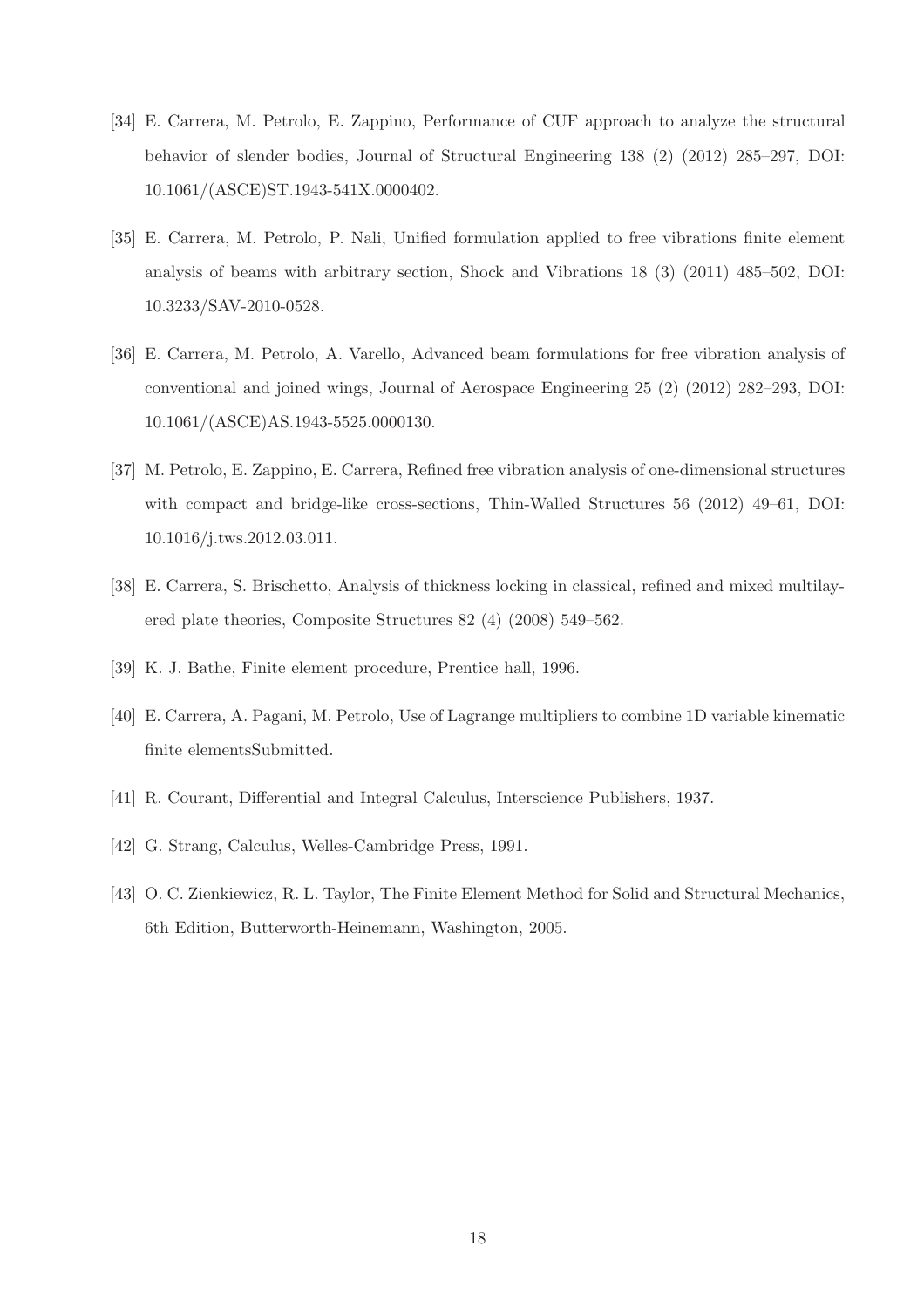# List of Table Captions

- (Tab. 1) Vertical displacement at points A and B on the free end of the cantilever I-section beam
- (Tab. 2) Vertical displacements,  $u_z$ , and normal stresses,  $\sigma_{yy}$ , at points A and B on the free and clamped ends, respectively. Reinforced plate undergoing a torsional-bending load
- (Tab. 3) Vertical displacements,  $u_z$ , at points A and B on the free end of the cylinder
- (Tab. 4) Normal stress component,  $\sigma_{yy}$ , at points A and B on the clamped end of the cylinder
- (Tab. 5) Vertical displacement,  $u_z$ , at the loaded point of the riveted I-section beam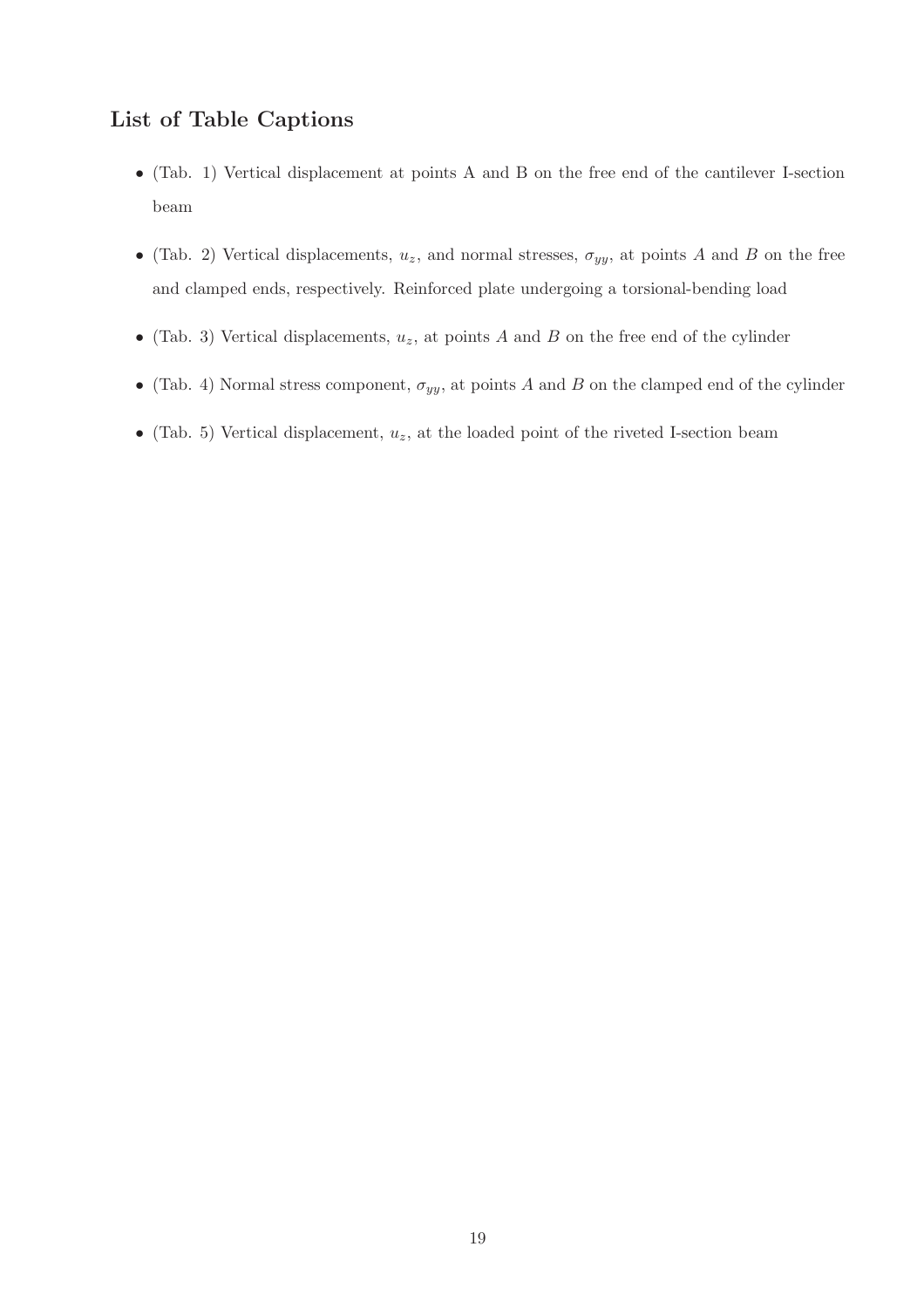# Tables

|                                               | $-u_{z_A}, \text{ mm}$                   | $-u_{z_{B}},\,\mathrm{mm}$ | <b>DOFs</b>       |  |  |  |  |
|-----------------------------------------------|------------------------------------------|----------------------------|-------------------|--|--|--|--|
| $-u_{z_b} = \frac{F_z L^3}{3EI} = 0.951$ , mm |                                          |                            |                   |  |  |  |  |
| MSC Nastran models                            |                                          |                            |                   |  |  |  |  |
| Solid                                         | 0.956                                    | 2.316                      | 355800            |  |  |  |  |
| Shell                                         | 1.006                                    | (2.437)                    | 61000             |  |  |  |  |
|                                               | Classical and refined single-line models |                            |                   |  |  |  |  |
| <b>EBBM</b>                                   | 0.951                                    | 0.951                      | $\boldsymbol{93}$ |  |  |  |  |
| <b>TBM</b>                                    | 0.964                                    | 0.964                      | 155               |  |  |  |  |
| $N=1$                                         | 0.964                                    | 0.978                      | 279               |  |  |  |  |
| $N=2$                                         | 0.956                                    | 0.978                      | 558               |  |  |  |  |
| $N=3$                                         | 0.989                                    | 1.018                      | 930               |  |  |  |  |
| $N=4$                                         | 0.989                                    | 1.287                      | 1395              |  |  |  |  |
| $N=5$                                         | 0.993                                    | 1.481                      | 1953              |  |  |  |  |
| $N=6$                                         | 0.992                                    | 1.462                      | 2604              |  |  |  |  |
| $N=7$                                         | 0.997                                    | 1.560                      | 3348              |  |  |  |  |
| $N=8$                                         | 0.997                                    | 1.851                      | 4185              |  |  |  |  |
| Present $\mathrm{ML}_{N_f,N_w}$               |                                          |                            |                   |  |  |  |  |
| $N_w$                                         |                                          |                            |                   |  |  |  |  |
|                                               | 1.016                                    | 1.016                      | 837               |  |  |  |  |
| $\overline{2}$<br>1                           | 0.990                                    | 1.028                      | 1116              |  |  |  |  |
| $\overline{2}$<br>$\sqrt{2}$                  | 0.951                                    | 1.940                      | 1674              |  |  |  |  |
| $\overline{3}$<br>$\mathbf{1}$                | 0.994                                    | 1.104                      | 1488              |  |  |  |  |
| 3<br>$\sqrt{2}$                               | 0.950                                    | 1.984                      | 2046              |  |  |  |  |
| 3<br>3                                        | 0.952                                    | 2.186                      | 2790              |  |  |  |  |
| $\overline{4}$<br>1                           | 0.983                                    | 1.201                      | 1953              |  |  |  |  |
| $\overline{4}$<br>$\overline{2}$              | 0.951                                    | 2.008                      | 2511              |  |  |  |  |
| 3<br>$\overline{4}$                           | 0.954                                    | 2.197                      | 3255              |  |  |  |  |
| $\overline{4}$<br>$\overline{4}$              | 0.952                                    | 2.230                      | 4185              |  |  |  |  |

Table 1: Vertical displacement at points A and B on the free end of the cantilever I-section beam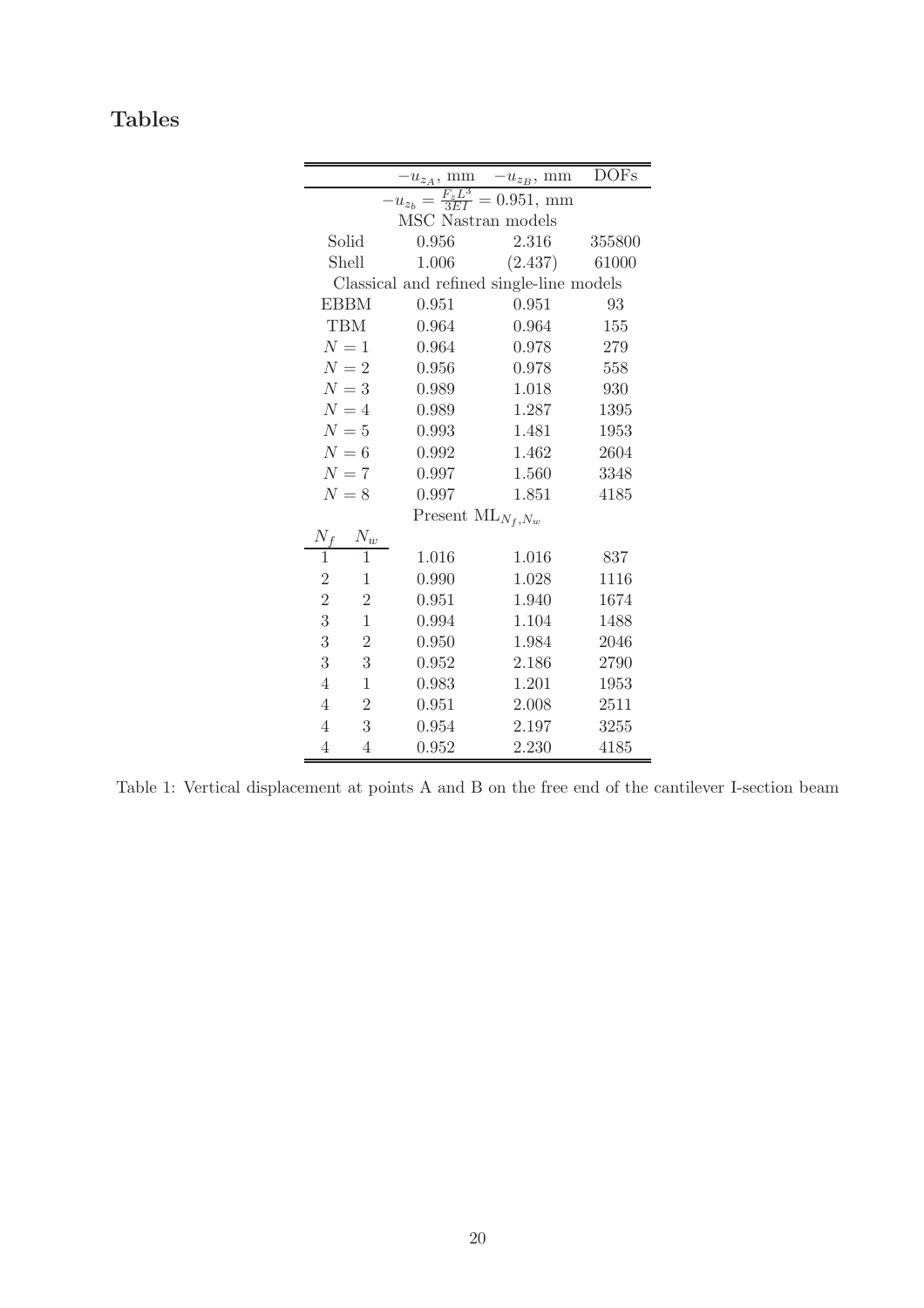| Model                            | $-u_{z_{A}},\,\mathrm{mm}$               | $-u_{z_B}$ , mm               |         | $\sigma_{yy_A}$ , MPa $\sigma_{yy_B}$ , MPa | <b>DOFs</b> |  |  |  |
|----------------------------------|------------------------------------------|-------------------------------|---------|---------------------------------------------|-------------|--|--|--|
| MSC Nastran models               |                                          |                               |         |                                             |             |  |  |  |
| Solid                            | 1.297                                    | 1.163                         | 4.041   | 1.955                                       | 469800      |  |  |  |
| Shell/Beam                       | (1.393)                                  | (1.265)                       | (4.194) | (2.542)                                     | 41400       |  |  |  |
|                                  | Classical and refined single-line models |                               |         |                                             |             |  |  |  |
| <b>EBBT</b>                      | 1.233                                    | 1.233                         | 3.368   | 3.310                                       | 93          |  |  |  |
| <b>TBM</b>                       | 1.233                                    | 1.233                         | 3.368   | 3.310                                       | 155         |  |  |  |
| $N=1$                            | 1.236                                    | 1.231                         | 3.368   | 3.310                                       | 279         |  |  |  |
| $N=2$                            | 1.223                                    | 1.175                         | 4.009   | 2.901                                       | 558         |  |  |  |
| $N=3$                            | 1.224                                    | 1.184                         | 2.549   | 1.336                                       | 930         |  |  |  |
| $N=4$                            | 1.239                                    | 1.187                         | 2.530   | 1.236                                       | 1395        |  |  |  |
| $N=5$                            | 1.245                                    | 1.187                         | 2.790   | 1.359                                       | 1953        |  |  |  |
| $N=6$                            | 1.256                                    | 1.181                         | 3.176   | 1.537                                       | 2604        |  |  |  |
| $N=7$                            | 1.261                                    | 1.178                         | 3.313   | 1.734                                       | 3348        |  |  |  |
| $N=8$                            | 1.270                                    | 1.166                         | 3.313   | 1.734                                       | 4185        |  |  |  |
| $N=9$                            | 1.276                                    | 1.167                         | 3.714   | 1.710                                       | 5115        |  |  |  |
|                                  |                                          | Present $\text{ML}_{N_p,N_s}$ |         |                                             |             |  |  |  |
| $N_s$<br>$N_p$                   |                                          |                               |         |                                             |             |  |  |  |
| 1                                | 1.237                                    | 1.232                         | 3.417   | 3.349                                       | 837         |  |  |  |
| 3<br>1                           | 1.254                                    | 1.183                         | 3.572   | 2.055                                       | 1488        |  |  |  |
| 3<br>3                           | 1.278                                    | 1.161                         | 3.475   | 1.447                                       | 2790        |  |  |  |
| $\overline{5}$<br>3              | 1.281                                    | 1.161                         | 3.730   | 1.498                                       | 3813        |  |  |  |
| $\overline{5}$<br>$\overline{5}$ | 1.281                                    | 1.160                         | 3.753   | 1.500                                       | 5859        |  |  |  |
| 7<br>$\overline{5}$              | 1.283                                    | 1.159                         | 3.825   | 1.672                                       | 7254        |  |  |  |

Table 2: Vertical displacements,  $u_z$ , and normal stresses,  $\sigma_{yy}$ , at points A and B on the free and clamped ends, respectively. Reinforced plate undergoing a torsional-bending load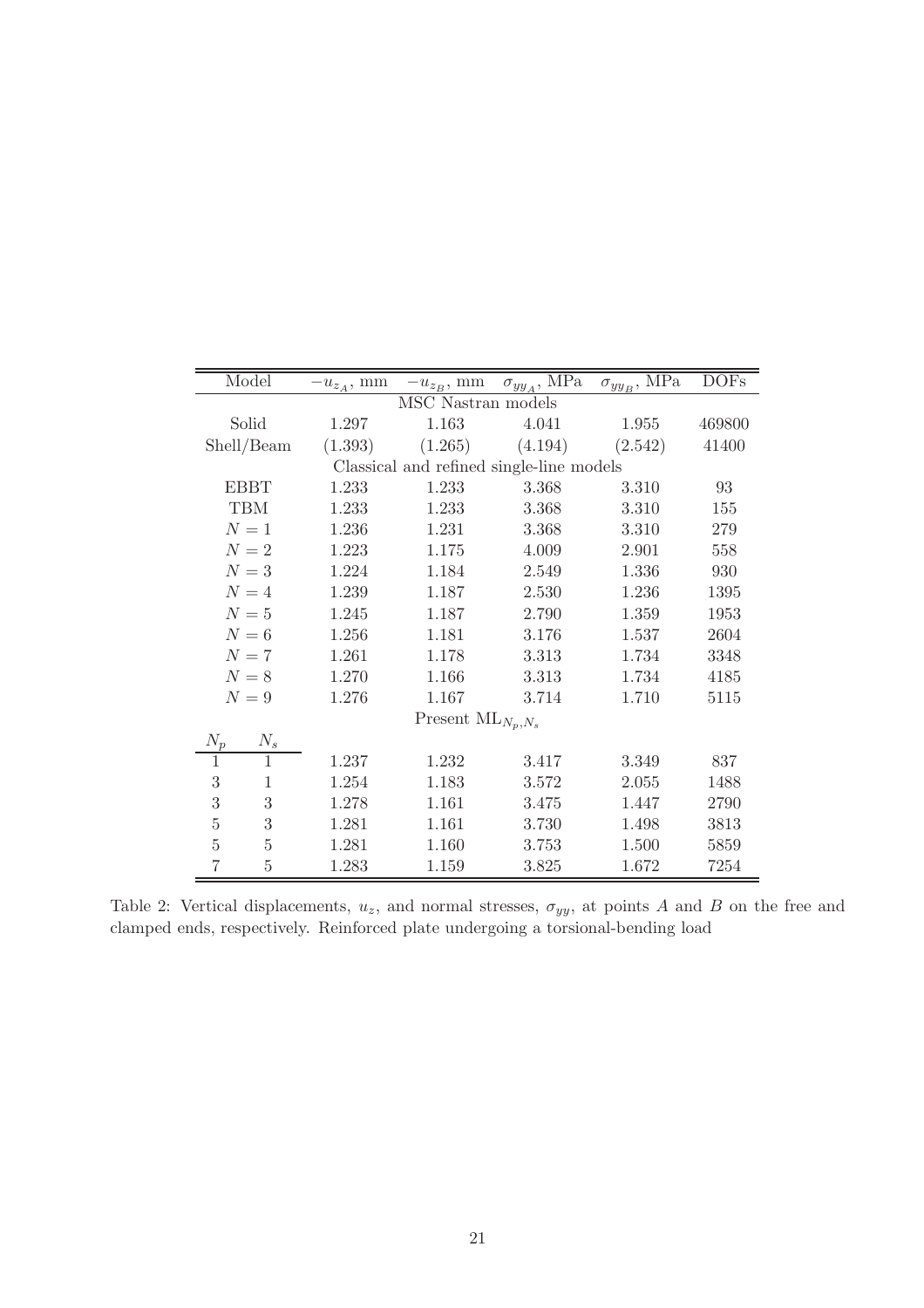|                |                |                |                  |                                          |                 | <b>DOFs</b> |
|----------------|----------------|----------------|------------------|------------------------------------------|-----------------|-------------|
| Model          |                |                |                  | $u_{z_A}$ , mm<br>MSC Nastran models     | $-u_{z_B}$ , mm |             |
| Shell          |                |                |                  | 1.062                                    | 0.412           | 20000       |
| Solid          |                |                |                  | 1.066                                    | 0.409           | 100800      |
|                |                |                |                  | Classical and refined single-line models |                 |             |
|                |                | <b>EBBT</b>    |                  | 0.583                                    | 0.583           | 93          |
|                |                | $N=3$          |                  | 0.623                                    | 0.559           | 930         |
|                |                | $N=5$          |                  | 0.807                                    | 0.452           | 1953        |
|                |                | $N=7$          |                  | $\,0.941\,$                              | $0.383\,$       | 3348        |
|                |                | ${\cal N}=9$   |                  | 0.997                                    | $0.392\,$       | 5115        |
|                |                | $N=11$         |                  | 1.039                                    | 0.377           | 7254        |
|                |                |                |                  | Present $ML2_{N_t,N_b}$                  |                 |             |
|                | $N_t$          |                |                  |                                          |                 |             |
|                | T              |                | $\frac{N_b}{1}$  | 0.589                                    | $0.588\,$       | $558\,$     |
|                | 3              |                | $\mathbf 1$      | $\,0.594\,$                              | 0.588           | 1209        |
|                | 3              |                | 3                | 0.687                                    | 0.498           | 1860        |
|                | $\overline{5}$ |                | $\mathbf{1}$     | 0.684                                    | $\!0.581$       | 2231        |
|                | $\overline{5}$ |                | 3                | 0.787                                    | 0.481           | 2883        |
|                | $\overline{5}$ |                | $\rm 5$          | 0.868                                    | 0.431           | 3906        |
|                | $\overline{7}$ |                | $\mathbf{1}$     | 0.763                                    | 0.576           | 3627        |
|                | $\overline{7}$ |                | $\boldsymbol{3}$ | 0.809                                    | 0.483           | 4278        |
|                | $\overline{7}$ |                | $\bf 5$          | 0.982                                    | 0.413           | 5301        |
|                | $\overline{7}$ |                | $\overline{7}$   | 0.989                                    | 0.395           | 6696        |
|                | 9              |                | $\mathbf{1}$     | 0.792                                    | $0.576\,$       | 5394        |
|                | 9              |                | 3                | $0.967\,$                                | $0.462\,$       | 6045        |
|                | 9              |                | $\bf 5$          | 1.015                                    | 0.413           | 7068        |
|                | 9              |                | $\overline{7}$   | 1.016                                    | 0.401           | 8463        |
|                | 9              |                | 9                | 1.016                                    | 0.401           | 10230       |
|                |                |                |                  | Present $ML4_{N_t,N_b,N_l,N_r}$          |                 |             |
|                |                | $N_l$          | $\frac{N_r}{1}$  |                                          |                 |             |
| 1              | ī              |                |                  | 0.589                                    | 0.588           | 1116        |
| $\mathbf{1}$   | $\mathbf{1}$   | 3              | 3                | 0.592                                    | 0.587           | 2418        |
| 3              | 3              | $\sqrt{3}$     | 3                | 0.759                                    | $0.474\,$       | 3720        |
| 3              | $\sqrt{3}$     | $\overline{5}$ | $\overline{5}$   | $0.827\,$                                | 0.476           | 5766        |
| $\overline{5}$ | $\bf 5$        | 3              | 3                | 0.901                                    | $0.437\,$       | 5766        |
| $\rm 5$        | $\bf 5$        | $\overline{5}$ | $\overline{5}$   | 0.968                                    | 0.414           | 7812        |
| $\overline{5}$ | $\rm 5$        | $\overline{7}$ | $\overline{7}$   | 0.982                                    | 0.401           | 10602       |
| $\overline{7}$ | $\overline{7}$ | $\overline{5}$ | $\overline{5}$   | 1.017                                    | 0.404           | 10602       |

Table 3: Vertical displacements,  $u_z$ , at points  $A$  and  $B$  on the free end of the cylinder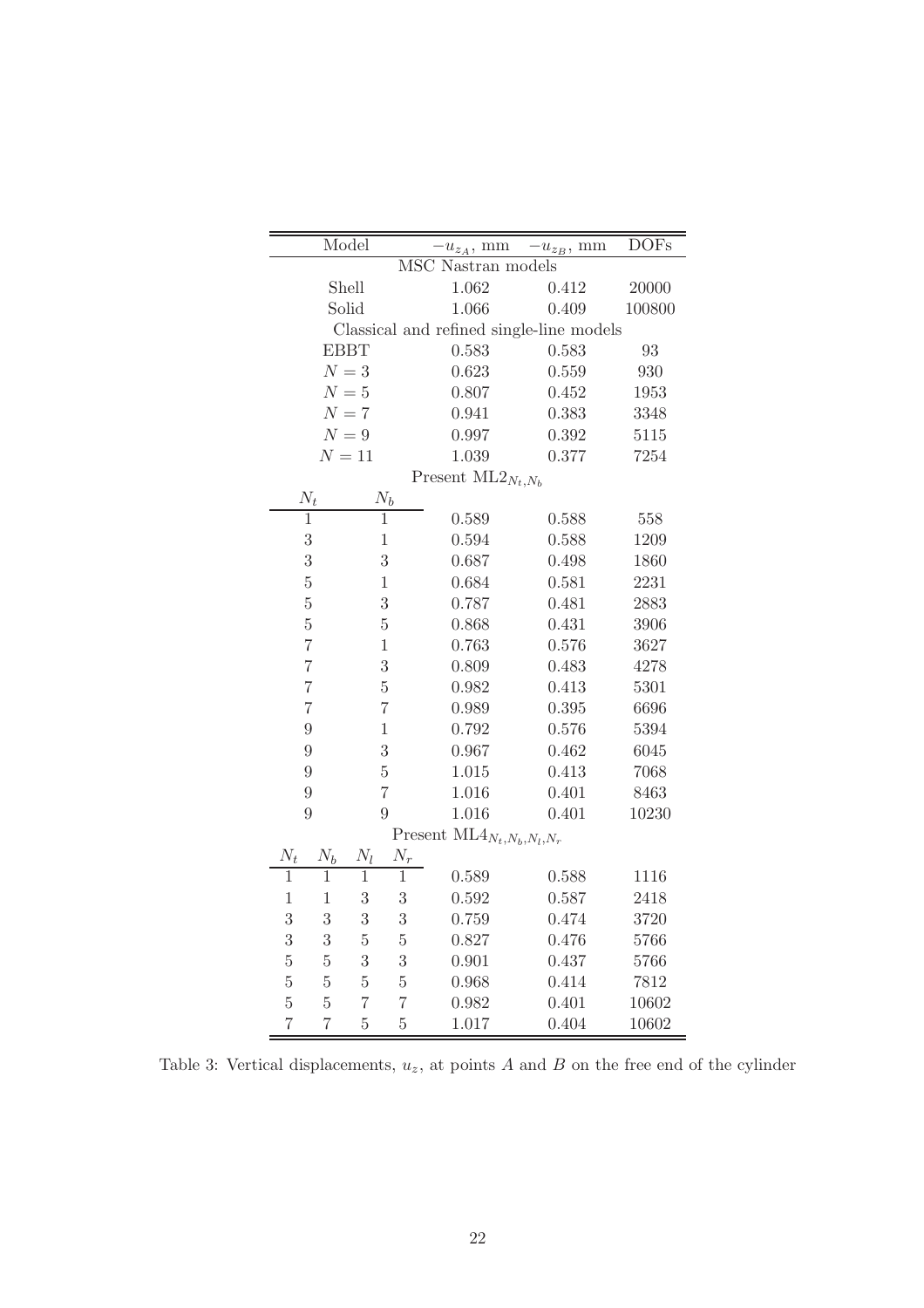|                    |                         | Model          |                 | $\sigma_{yy} \times \overline{10^{-5}, \text{Pa}}$ | $\overline{\text{DOFs}}$                 |        |  |  |
|--------------------|-------------------------|----------------|-----------------|----------------------------------------------------|------------------------------------------|--------|--|--|
|                    |                         |                |                 | pt. A                                              | pt. B                                    |        |  |  |
| MSC Nastran models |                         |                |                 |                                                    |                                          |        |  |  |
|                    | Shell                   |                | 3.331           | $-3.729$                                           | 20000                                    |        |  |  |
|                    |                         | Solid          |                 | 3.060                                              | $-3.409$                                 | 100800 |  |  |
|                    |                         |                |                 |                                                    | Classical and refined single-line models |        |  |  |
|                    |                         | <b>EBBM</b>    |                 |                                                    | $3.243 - 3.243$                          | 93     |  |  |
|                    |                         | $N=3$          |                 | 3.723                                              | $-3.509$                                 | 930    |  |  |
|                    |                         | $N=5$          |                 | 3.187                                              | $-3.399$                                 | 1953   |  |  |
|                    |                         | $N=7$          |                 |                                                    | $3.636 -4.188$                           | 3348   |  |  |
|                    |                         | $N=9$          |                 |                                                    | $3.868 - 4.244$                          | 5115   |  |  |
|                    | $N=11$                  |                |                 | 3.731                                              | $-4.033$                                 | 7254   |  |  |
|                    | Present $ML2_{N_t,N_b}$ |                |                 |                                                    |                                          |        |  |  |
|                    | $N_t$                   |                | $\mathcal{N}_b$ |                                                    |                                          |        |  |  |
|                    | $\overline{5}$          | 1              |                 | 3.789                                              | $-3.244$                                 | 2232   |  |  |
|                    | $\overline{5}$          |                | 3               | 3.358                                              | $-3.550$                                 | 2883   |  |  |
|                    | $\bf 5$                 | $\overline{5}$ |                 | 4.098                                              | $-4.196$                                 | 3906   |  |  |
|                    | 9                       |                | 3               | 5.525                                              | $-4.400$                                 | 6045   |  |  |
|                    | 9                       |                | $\overline{5}$  | 3.753                                              | $-3.892$                                 | 7068   |  |  |
|                    | 9                       |                | 7               | 3.985                                              | $-3.702$                                 | 8463   |  |  |
|                    | 9                       |                | 9               | 3.339                                              | $-3.776$                                 | 10203  |  |  |
|                    |                         |                |                 | Present $ML4_{N_t,N_b,N_l,N_r}$                    |                                          |        |  |  |
| $N_t$              | $N_b\,$                 | $N_l$          | $N_r$           |                                                    |                                          |        |  |  |
| 1                  | 1                       | $\mathbf{1}$   | 1               | 3.247                                              | $-3.247$                                 | 1116   |  |  |
| 3                  | 1                       | 1              | $\mathbf{1}$    | 3.920                                              | $-3.185$                                 | 1767   |  |  |
| $\boldsymbol{3}$   | 3                       | $\sqrt{3}$     | 3 <sup>1</sup>  | 3.507                                              | $-3.574$                                 | 3720   |  |  |
| $\overline{5}$     | 3                       | 3              | 3 <sup>1</sup>  | 2.875                                              | $-3.224$                                 | 4743   |  |  |
| $\overline{5}$     | $\overline{5}$          | $\overline{5}$ | 5 <sup>5</sup>  | 3.614                                              | $-4.009$                                 | 7812   |  |  |
| 7                  | $\overline{5}$          | $\overline{5}$ | $\overline{5}$  | 3.936                                              | $-4.345$                                 | 9207   |  |  |

Table 4: Normal stress component,  $\sigma_{yy}$ , at points A and B on the clamped end of the cylinder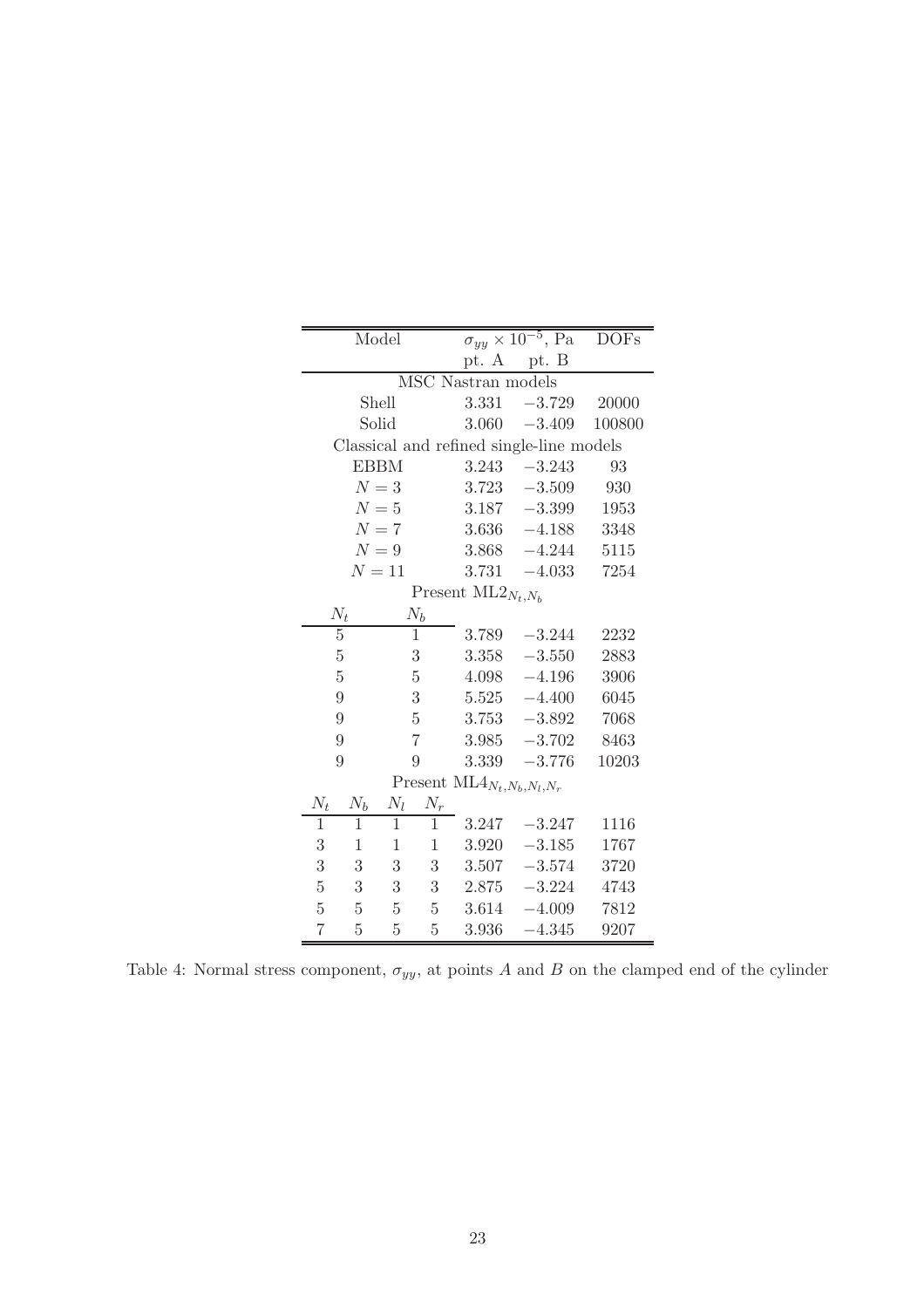|                                     | Model                                    | $-u_z$ , mm    |                |        | <b>DOFs</b> |  |
|-------------------------------------|------------------------------------------|----------------|----------------|--------|-------------|--|
| MSC Nastran model                   |                                          |                |                |        |             |  |
|                                     | CASE B<br>CASE A                         |                |                |        |             |  |
| Solid                               |                                          |                | 2.072          | 1.770  | 140800      |  |
|                                     | Classical and refined single-line models |                |                |        |             |  |
|                                     | <b>EBBM</b>                              |                | 0.803          |        | 93          |  |
|                                     | <b>TBM</b>                               |                | 0.814          |        | 155         |  |
|                                     | $N=3$                                    |                | 0.861          |        | 930         |  |
|                                     | $N=5$                                    |                | 1.097          |        | 1953        |  |
|                                     | $N=7$                                    |                | 1.122          |        | 3348        |  |
| $N=9$                               |                                          |                | 1.353          |        | 5115        |  |
| Present $\text{ML}_{N_f, N_w, N_s}$ |                                          |                |                |        |             |  |
| $N_{\it f}$                         | $\mathcal{N}_w$                          | $N_s$          |                |        |             |  |
|                                     |                                          |                | CASE A         | CASE B |             |  |
| 1                                   | 1                                        | 1              | 0.937          | 0.841  | 1953        |  |
| 1                                   | $\overline{2}$                           | 1              | 0.938          | 0.879  | 2232        |  |
| $\overline{2}$                      | $\overline{2}$                           | 1              | 1.451<br>1.120 |        | 2790        |  |
| $\overline{2}$                      | $\overline{2}$                           | $\overline{2}$ | 1.459          | 1.160  | 3906        |  |
| $\overline{2}$                      | 3                                        | $\overline{2}$ | 1.488          | 1.187  | 4278        |  |
| 3                                   | 3                                        | $\overline{2}$ | 1.629          | 1.259  | 5022        |  |
| 3                                   | 3                                        | 3              | 1.896          | 1.376  | 6510        |  |
| 3                                   | 4                                        | 3              | 1.901          | 1.407  | 6975        |  |
| 4                                   | 4                                        | 3              | 1.905          | 1.412  | 7905        |  |
| 4                                   | 4                                        | 4              | 1.924          | 1.452  | 9765        |  |

Table 5: Vertical displacement,  $u_z$ , at the loaded point of the riveted I-section beam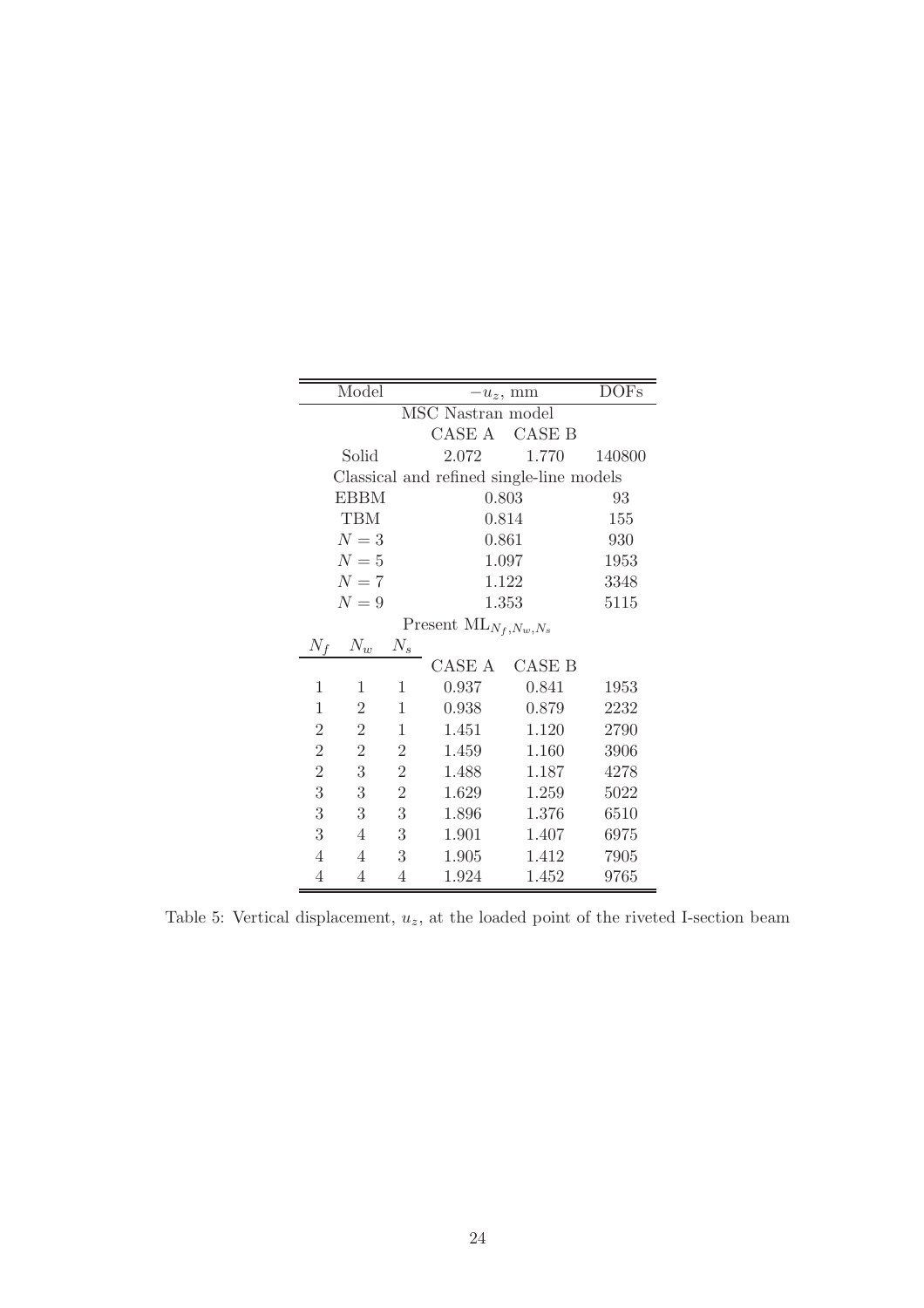# List of Figure Captions

- (Fig. 1) Coordinate frame of the beam model
- (Fig. 2) Multi-line approach for the analysis of slender bodies (a) and assembly of the global stiffness matrix (b)
- (Fig. 3) I-section beam geometry and verification points
- (Fig. 4) Single- and multi-line approaches to the analysis of the I-section beam
	- (a) Single-line beam model
	- (b) Multi-line beam model
- (Fig. 5) Tip cross-section deformation of the I-section beam
- (Fig. 6) Normal stress distribution,  $\sigma_{yy}$ , at the clamped end of the I-section beam
	- $-$  (a)  $ML_{2,1}$
	- $-$  (b)  $ML_{3,2}$
	- $-$  (c) ML<sub>4.3</sub>
	- (d) Solid
- (Fig. 7) Cross-section of the reinforced plate. Dimensions are in millimeters
- (Fig. 8) Multi-line-beam approaches to the analysis of the reinforced plate
	- (a) Single-line model
	- (b) Two-line model
	- (c) Three-line model
	- (d) Four-line model
- (Fig. 9) Normal stress distribution,  $\sigma_{yy}$ , at the clamped end of the reinforced plate structure
	- (a) Single-line,  $N = 2$
	- $-$  (b) ML<sub>1,1</sub>
	- $-$  (c) ML<sub>3.1</sub>
	- $-$  (d) ML<sub>3.3</sub>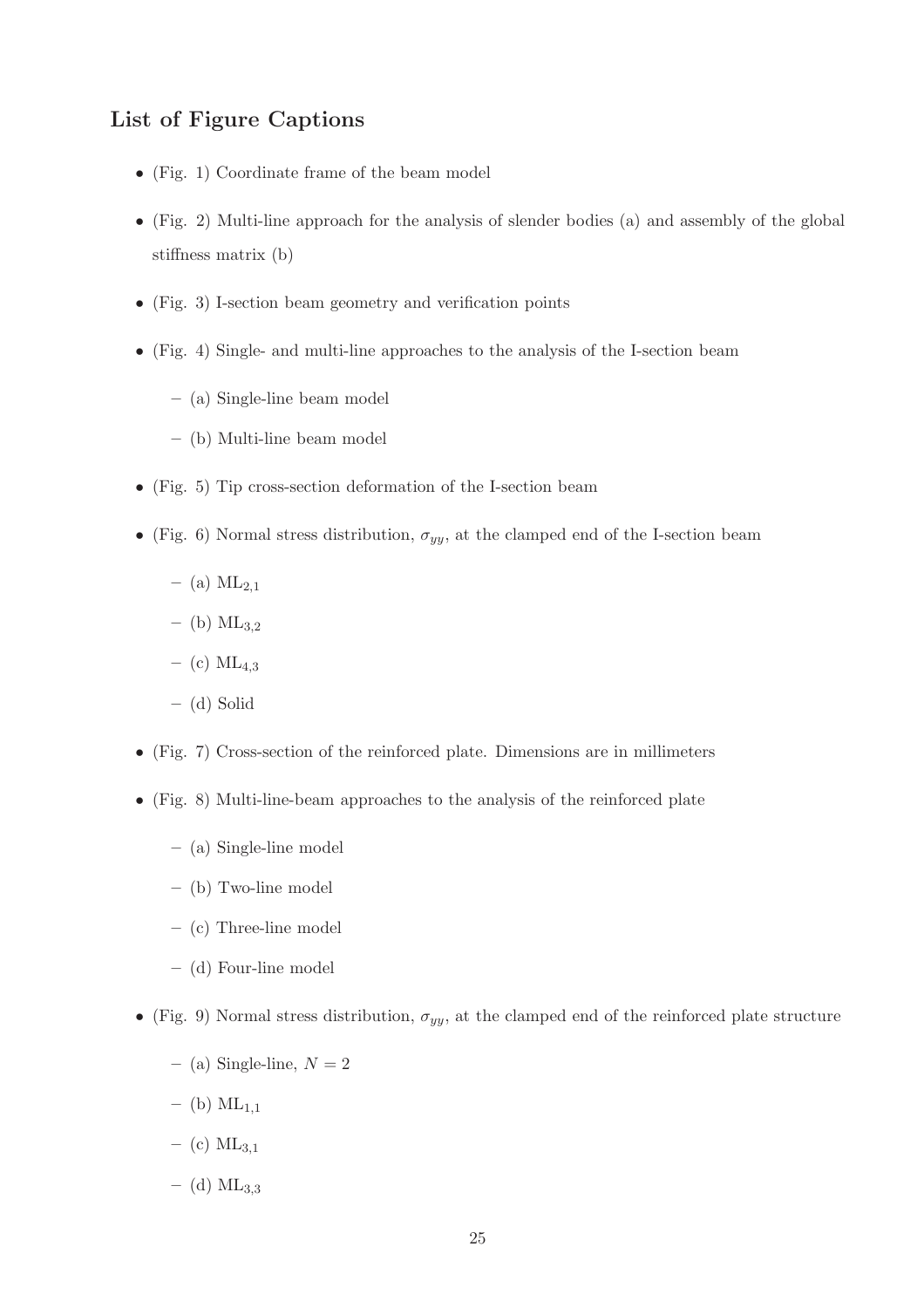– (e) Solid

- (Fig. 10) Cross-section of the thin-walled cylinder and verification points
- (Fig. 11) Single- and multi-line beam models of the thin walled cylinder
	- (a) Single-line model
	- (b) Two-line model
	- (c) Four-line model
- (Fig. 12) Tip cross-section deformation of the thin-walled cylinder for different theories
- (Fig. 13) Cross-section of the riveted I-section beam
- (Fig. 14) Displacement field,  $\sqrt{u_x^2 + u_y^2 + u_z^2}$ , on the deformed tip cross-section of the riveted beam
	- (a) Single-line,  $N = 9$
	- $-$  (b) ML<sub>4,3,3</sub>, CASE A
	- (c)  $ML_{4,3,3}$ , CASE B
	- (d) Solid, CASE B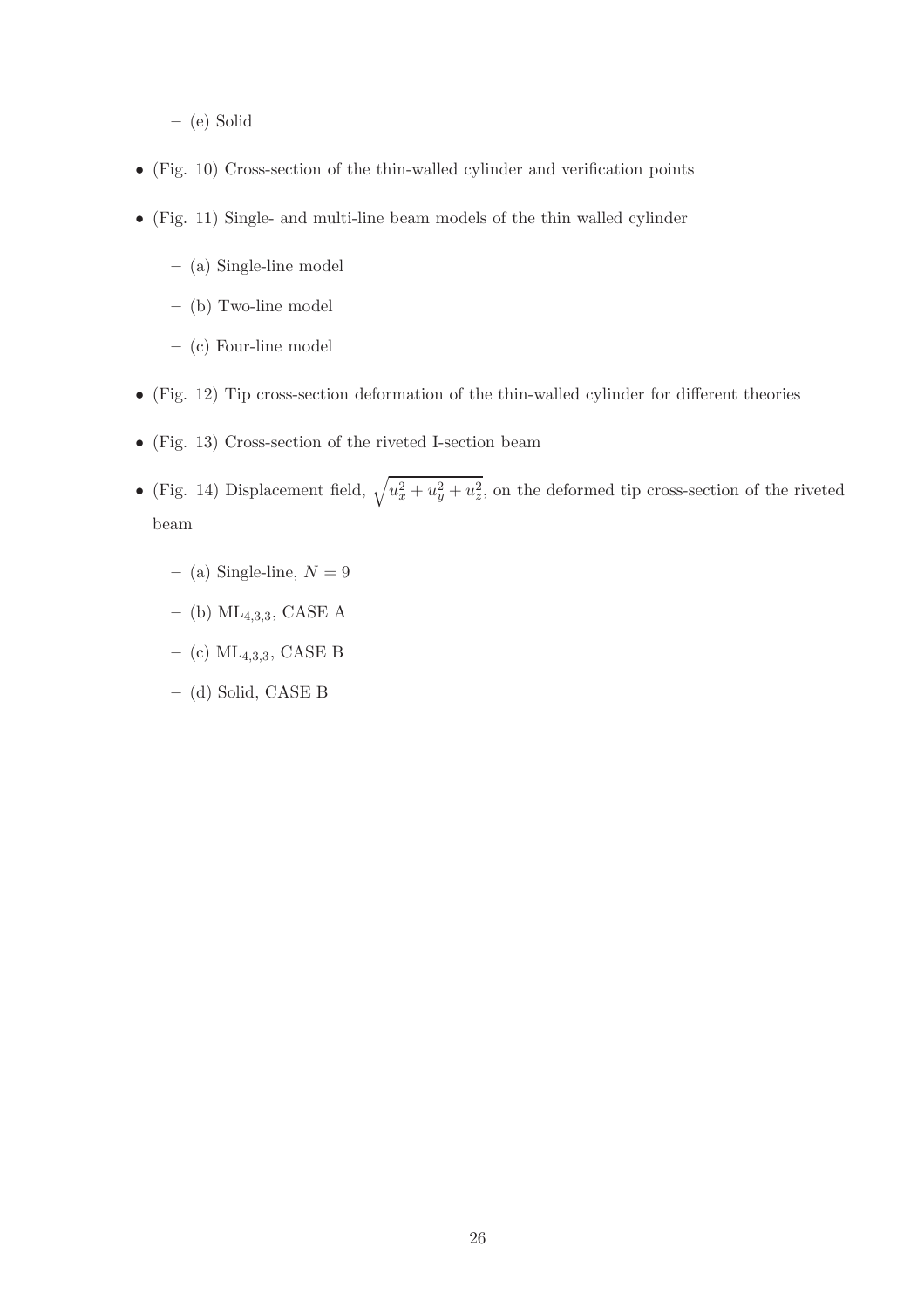Figures



Figure 1: Coordinate frame of the beam model



Figure 2: Multi-line approach for the analysis of slender bodies (a) and assembly of the global stiffness matrix (b)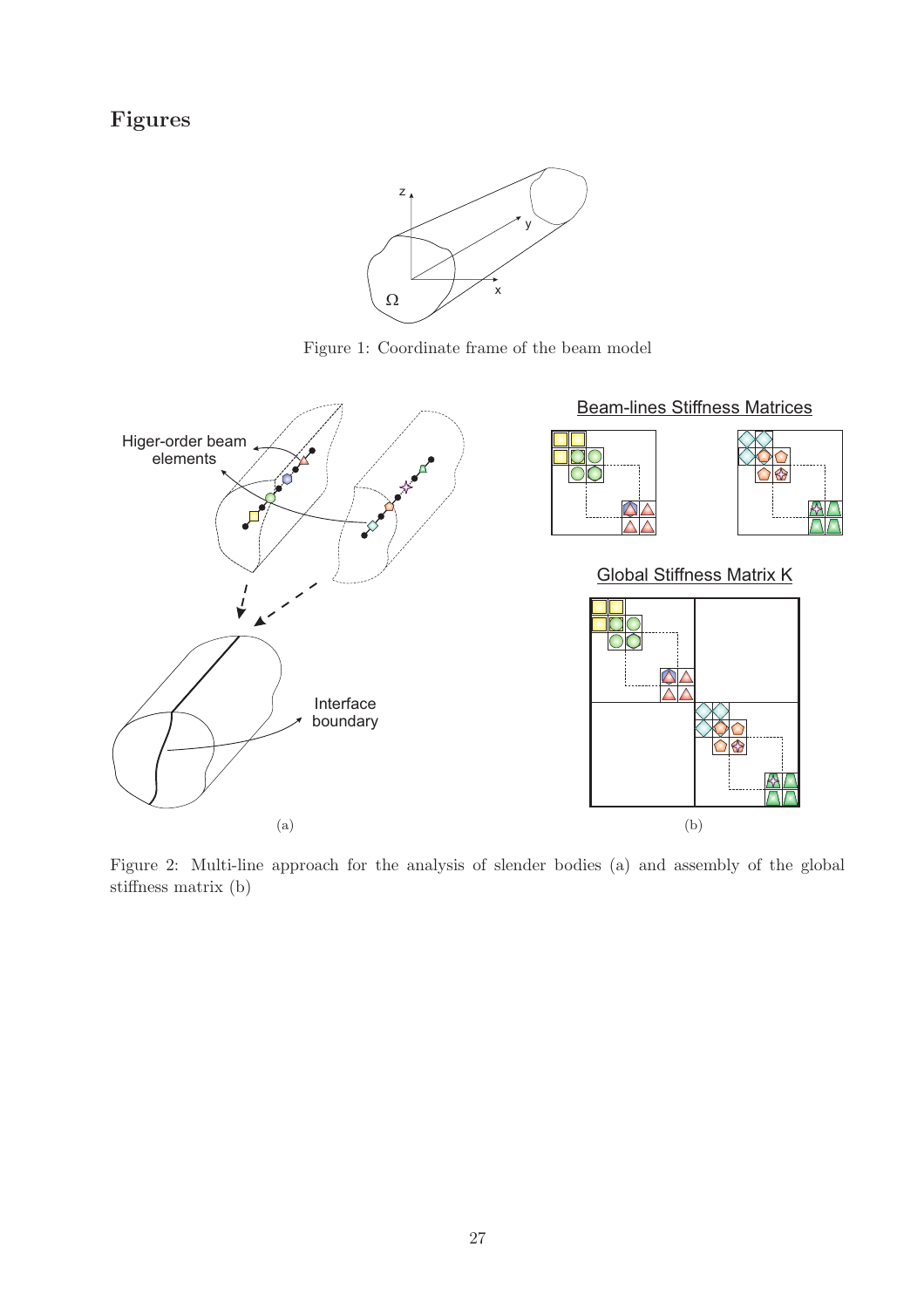

Figure 3: I-section beam geometry and verification points



Figure 4: Single- and multi-line approaches to the analysis of the I-section beam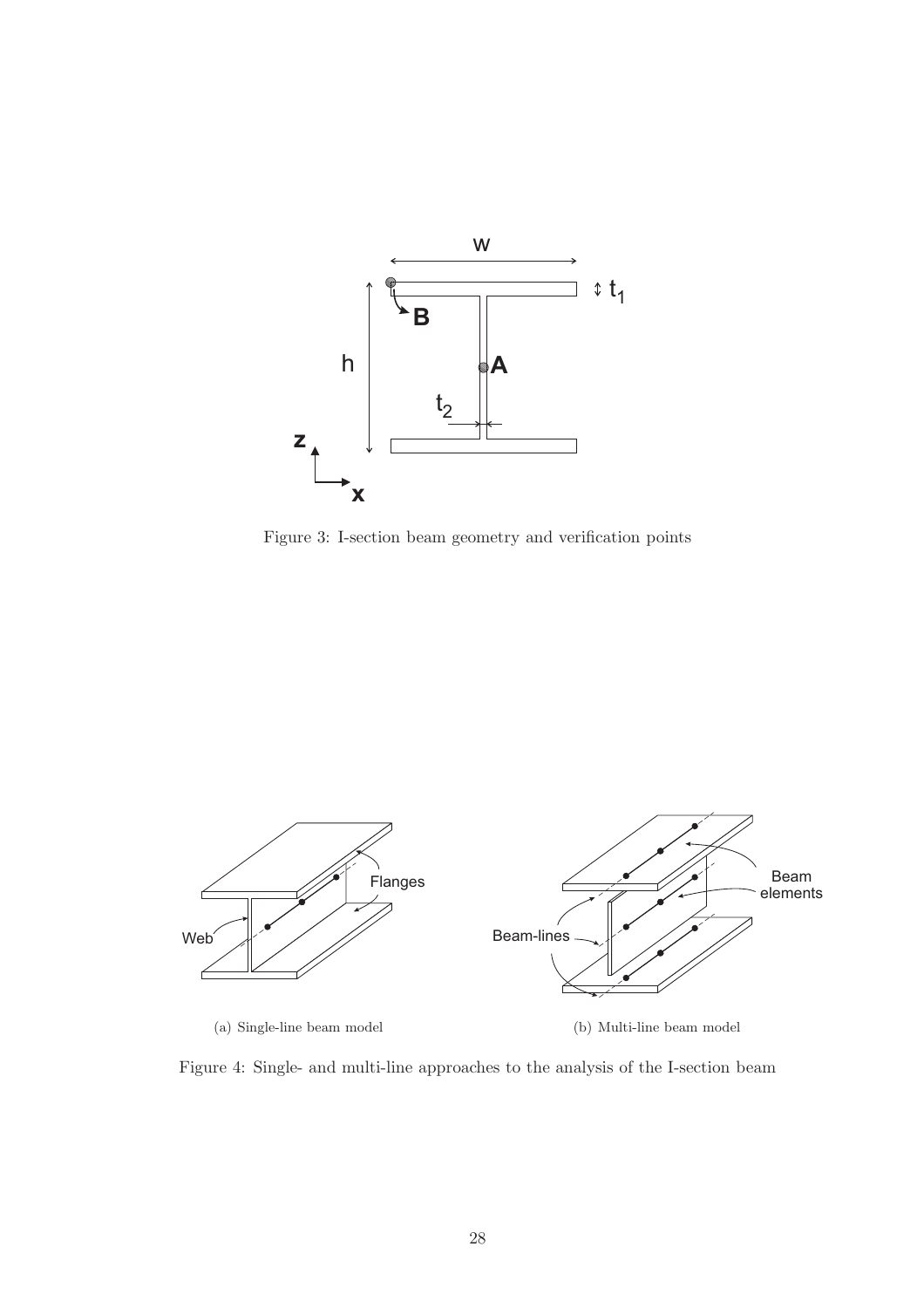

Figure 5: Tip cross-section deformation of the I-section beam



Figure 6: Normal stress distribution,  $\sigma_{yy}$ , at the clamped end of the I-section beam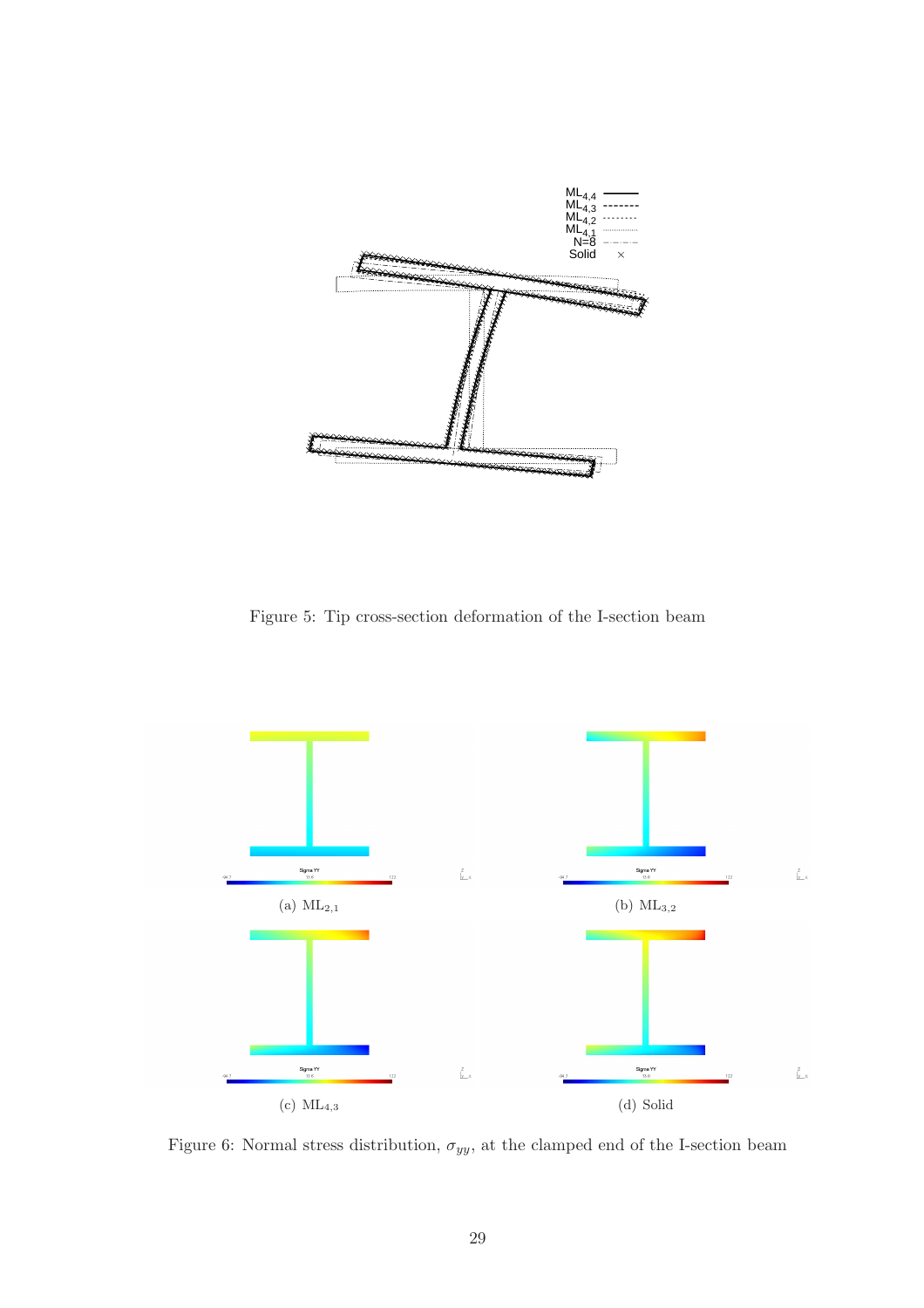

Figure 7: Cross-section of the reinforced plate. Dimensions are in millimeters



Figure 8: Multi-line-beam approaches to the analysis of the reinforced plate



Figure 9: Normal stress distribution,  $\sigma_{yy}$ , at the clamped end of the reinforced plate structure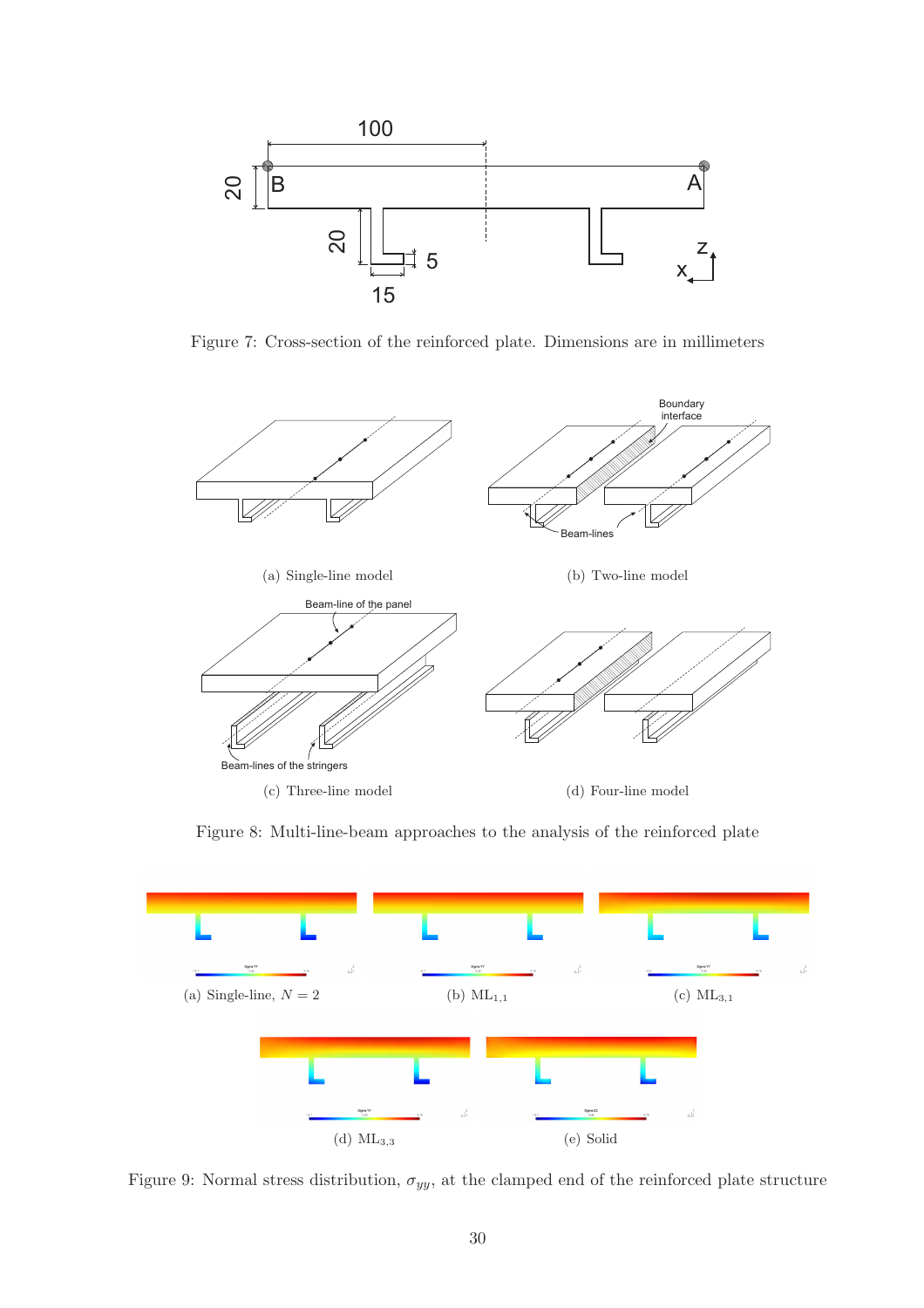

Figure 10: Cross-section of the thin-walled cylinder and verification points



Figure 11: Single- and multi-line beam models of the thin walled cylinder



Figure 12: Tip cross-section deformation of the thin-walled cylinder for different theories